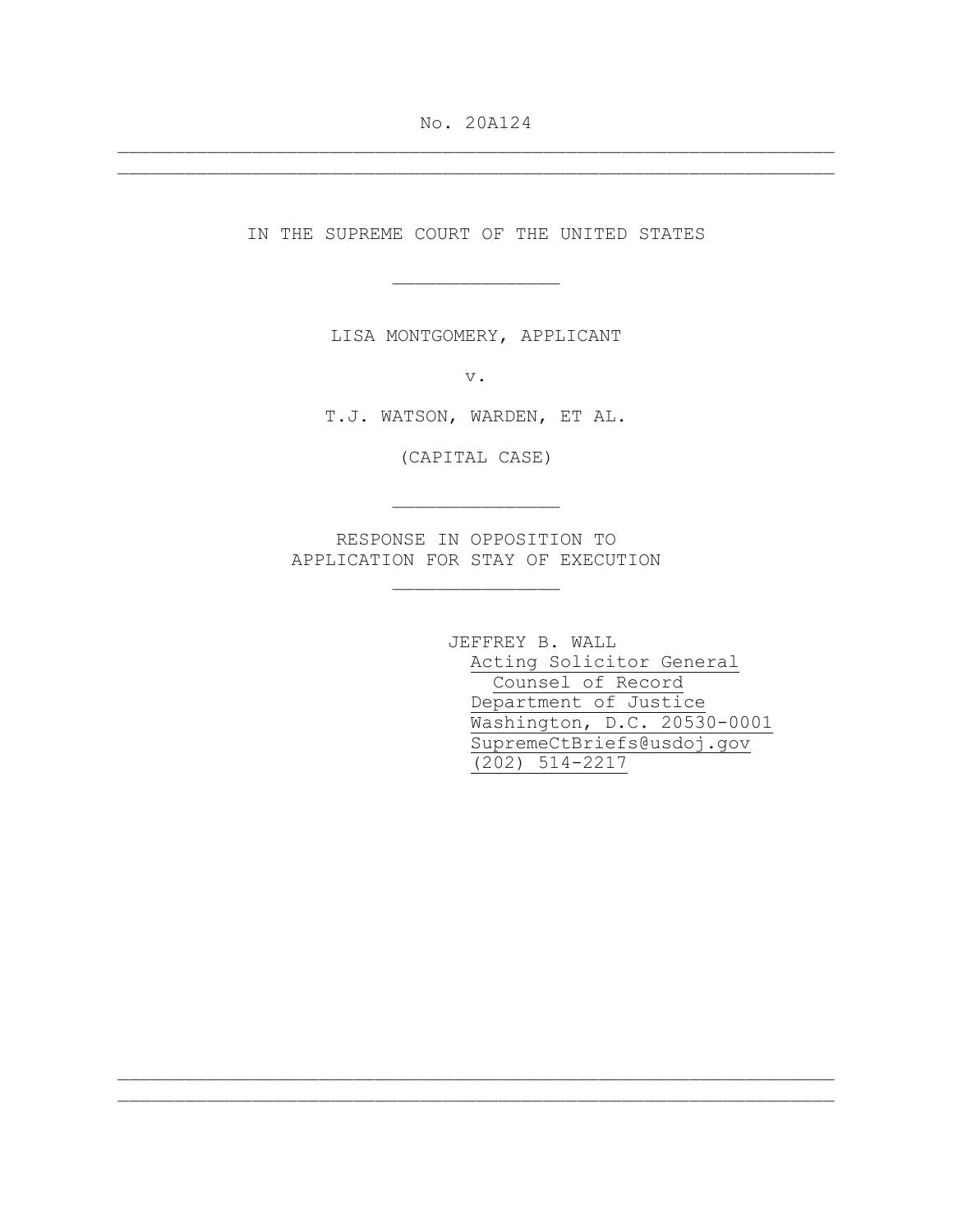### PARTIES TO THE PROCEEDING

Applicant (petitioner-appellee below) is Lisa Montgomery. Respondents (respondents-appellants below) are T.J. Watson, in his official capacity as Warden of United States Penitentiary – Terre Haute; Michael Carvajal, in his official capacity as Director of the Bureau of Prisons; and Jeffrey A. Rosen, in his official capacities as Deputy Attorney General and Acting Attorney General.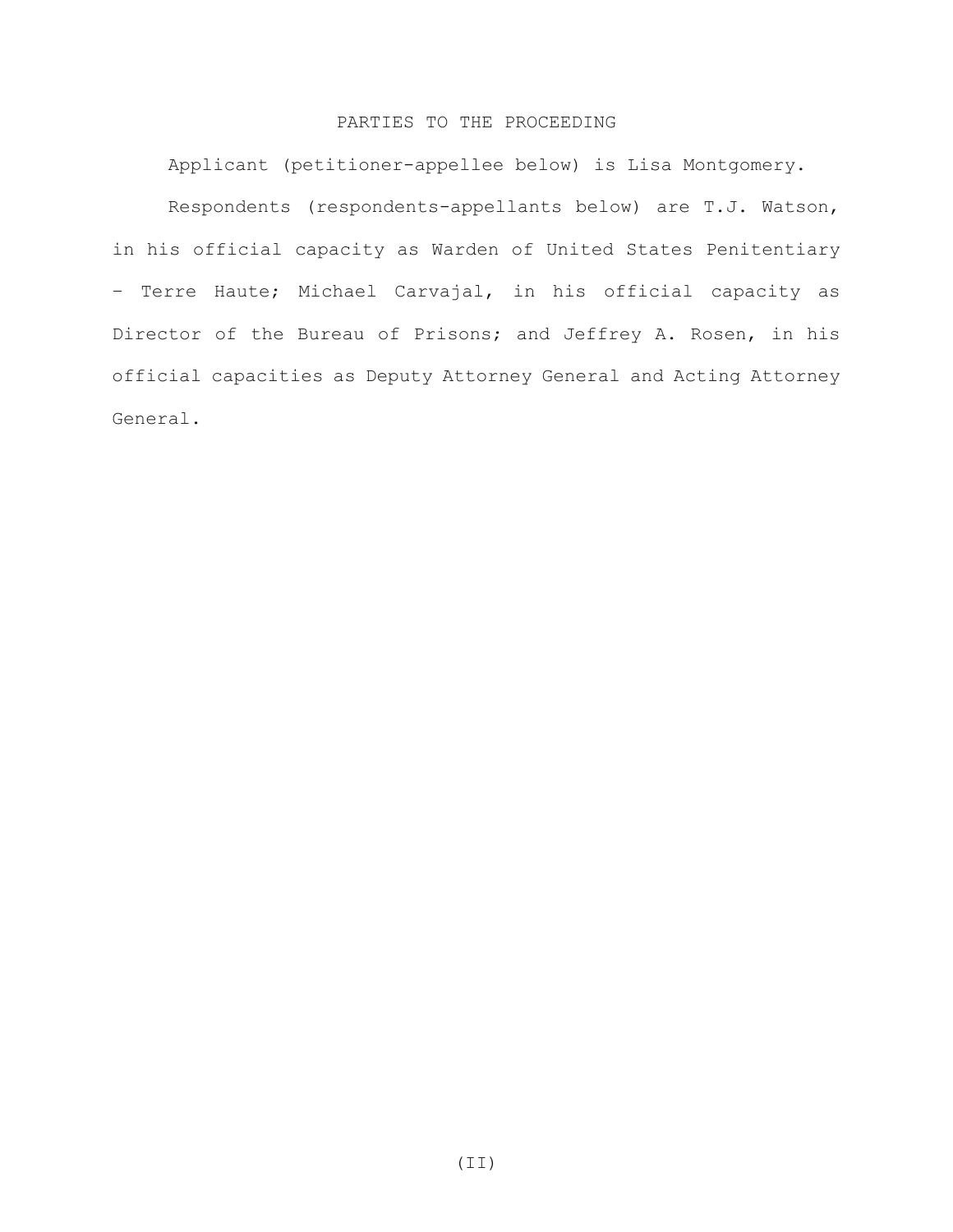### ADDITIONAL RELATED PROCEEDINGS

United States District Court (S.D. Ind.):

Montgomery v. Warden, No. 21-cv-20 (Jan. 11, 2021) United States Court of Appeals (7th Cir.):

Montgomery v. Watson, No. 21-1052 (Jan. 12, 2021)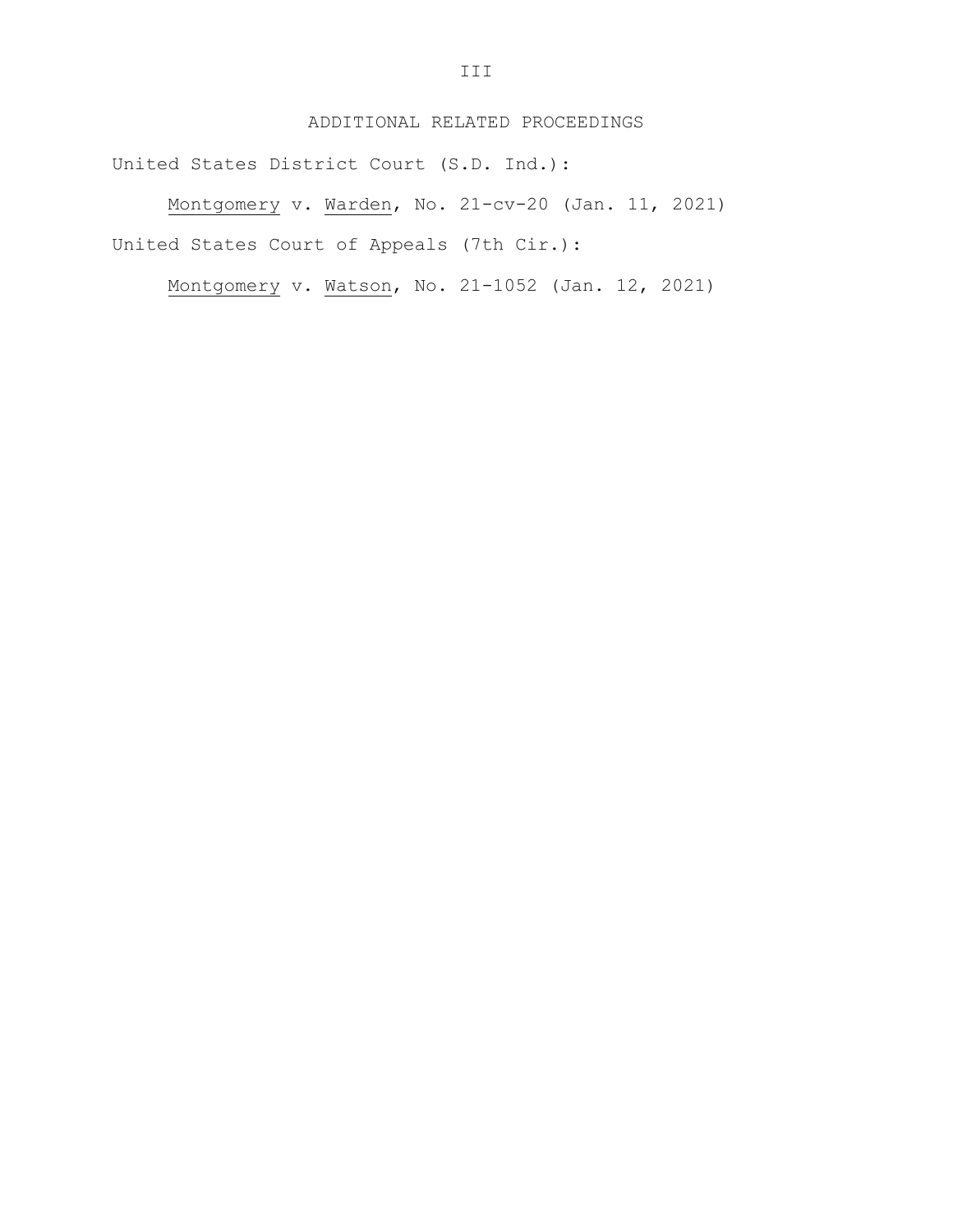IN THE SUPREME COURT OF THE UNITED STATES \_\_\_\_\_\_\_\_\_\_\_\_\_\_\_

No. 20A124

LISA MONTGOMERY, APPLICANT

v.

T.J. WATSON, WARDEN, ET AL.

(CAPITAL CASE) \_\_\_\_\_\_\_\_\_\_\_\_\_\_\_

RESPONSE IN OPPOSITION TO APPLICATION FOR STAY OF EXECUTION

\_\_\_\_\_\_\_\_\_\_\_\_\_\_\_

The Acting Solicitor General, on behalf of respondents T.J. Watson, et al., respectfully submits this response in opposition to applicant's application for a stay of her execution, which is scheduled for today.

Applicant filed her underlying petition for a writ of habeas corpus on the evening of Friday, January  $8 - -$  less than four days before her scheduled execution -- contending that she is not competent to be executed under this Court's decision in Ford v. Wainwright, 477 U.S. 399 (1986). At about 10:30 p.m. last night, the district court issued a stay of execution. App., infra, 1a-21a. This afternoon, a panel of the United States Court of Appeals for the Seventh Circuit unanimously vacated that stay on two separate grounds. Id. at 81a-83a. First, it concluded that she has failed to make a strong showing of a likelihood of success on the merits of her underlying Ford claim. Id. at 82a. Second, it concluded that she has not overcome the "strong equitable

(1)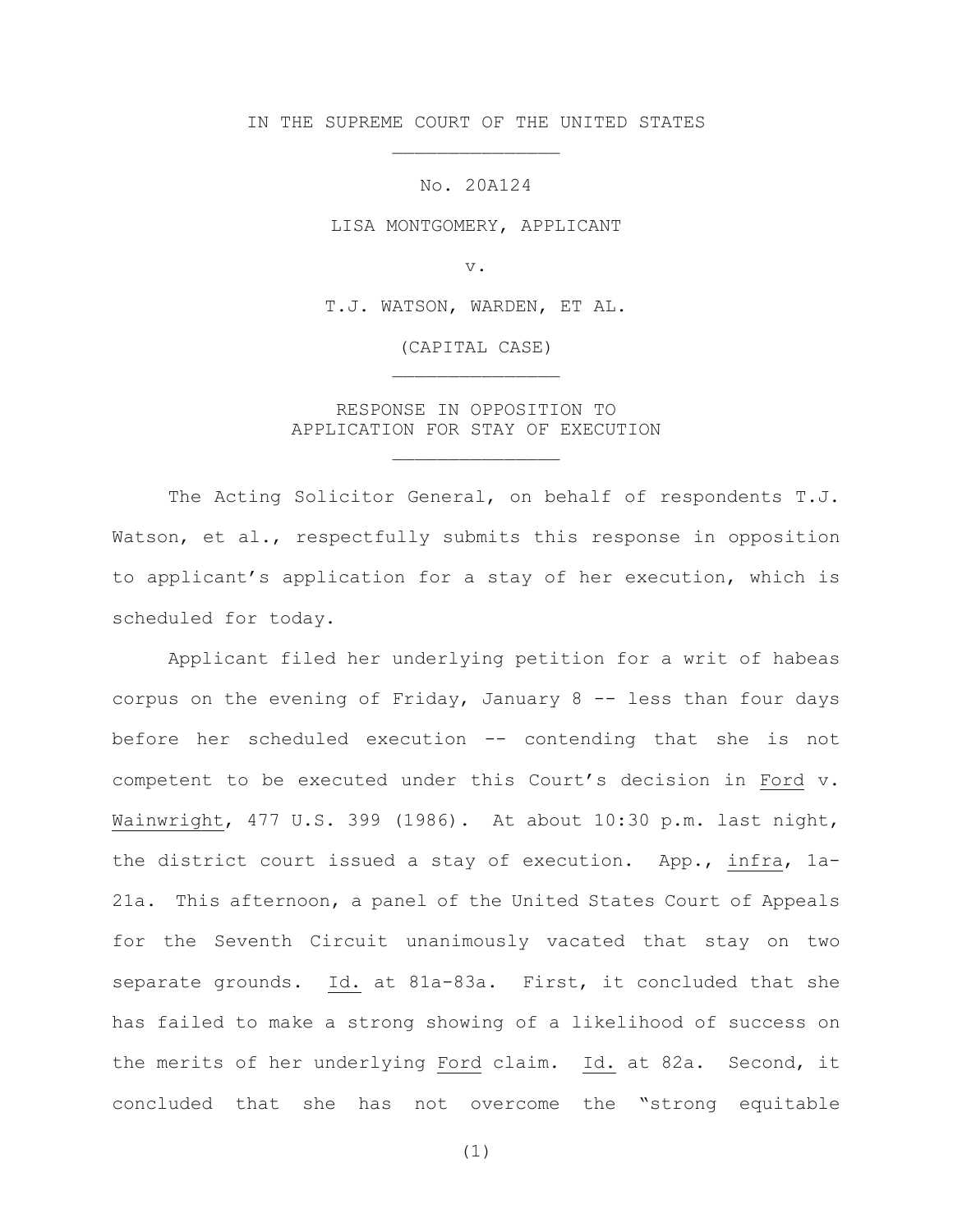presumption that no stay should be granted where a claim could have been brought at such a time as to allow consideration of the merits without requiring entry of stay." Ibid. (quoting Bucklew v. Precythe, 139 S. Ct. 112, 1134 n.5 (2019) (internal quotation marks and citation omitted)).

This Court has repeatedly explained that "last-minute" stays of execution "'should be the extreme exception, not the norm.'" Barr v. Lee, 140 S. Ct. 2590, 2591 (2020) (citation omitted). It should deny applicant's request so that her execution can "proceed as planned." Id. at 2592.

Applicant was convicted and sentenced to death 13 years ago for strangling a pregnant woman to death and kidnapping her baby by cutting it out of her body while the woman was still alive. She is scheduled to be executed today. In preparation for the execution, she was transferred yesterday evening from a federal women's prison in Texas to the federal execution facility in Indiana. Multiple members of the murdered woman's family are currently in Indiana to witness the execution.

Applicant's execution date was first announced on October 16, 2020. Within 12 days, applicant had indicated she would challenge her competency to be executed under this Court's decision in Ford v. Wainwright, 477 U.S. 399 (1986). But -- tacitly conceding the weakness of her claim -- she did not file a petition for a writ of habeas corpus asserting her Ford claim until the evening of Friday,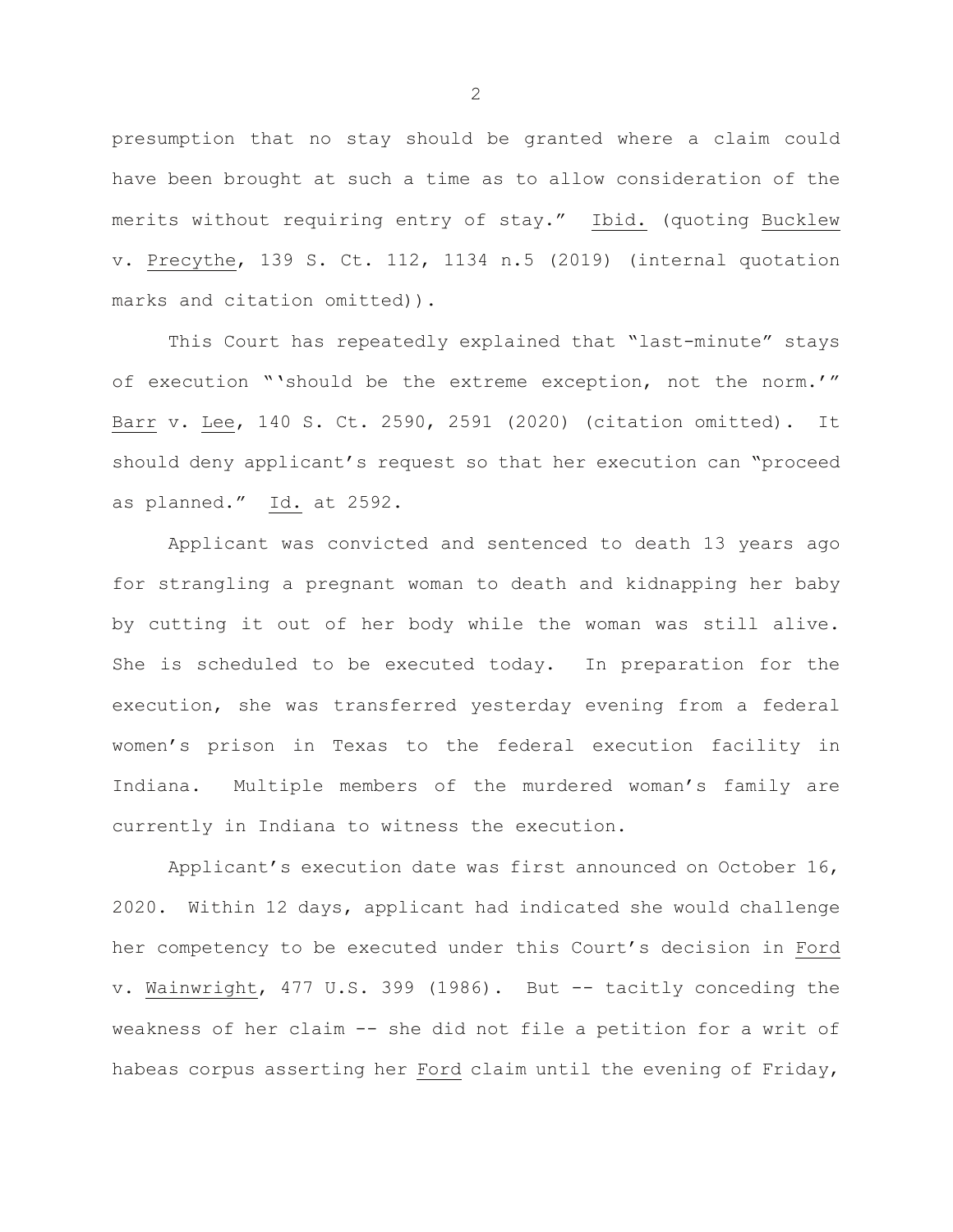January 8, 2021. She thereby sandbagged the government and the courts, by undermining the government's ability to comprehensively demonstrate, at the eleventh hour, that the hundreds of pages of materials she proffered with her petition do not make any threshold showing of her incompetence under Ford.

The district court rewarded her egregious ploy to evade her lawful death sentence, enjoining the government from carrying out the execution until the court holds a competency hearing, which the court stated it would schedule "in due course." App., infra, 21a. As the court of appeals correctly concluded, the district court's "last-minute" stay of execution is fundamentally flawed in two independent respects. Lee, 140 S. Ct. at 2591.

First, applicant cannot establish a likelihood of success on her Ford claim. App., infra, 82a. Her asserted lack of competence is based largely on evidence about her mental history developed during previous proceedings that did not address the relevant question now: whether she is currently "unable to rationally understand the reasons for [her] sentence." Madison v. Alabama, 139 S. Ct. 718, 727 (2019). And although she offers three "expert" opinions about her current condition, none of those experts has actually examined applicant in years, not even by videoconference. They are relying on her counsel's statements about her supposedly deteriorating condition. Those statements not only fail to connect any currently reported symptoms to the constitutional standard,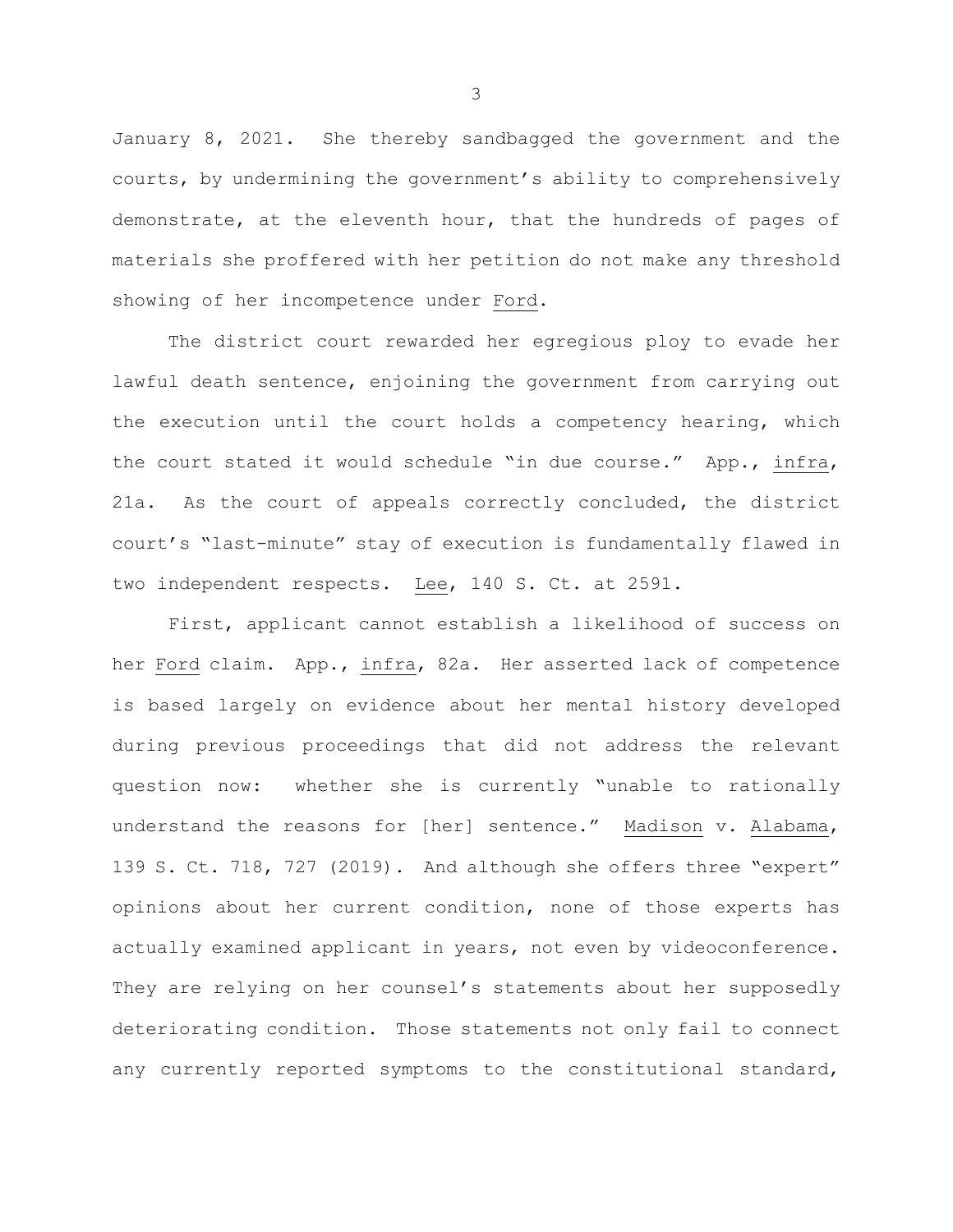but are contradicted by unbiased evidence of her current condition. Applicant has made multiple statements during telephone calls with family members in recent weeks and months demonstrating that she understands her situation quite well and is hoping that one of her pending challenges will simply postpone her execution date until at least January 20.

Second, the balance of equities weighs overwhelmingly against halting applicant's execution, and in favor of vacating the stay entered by the district court. Applicant was sentenced to death 13 years ago for a crime of staggering brutality. She has exhaustively litigated challenges to her conviction and sentence, all of which have failed. She had signaled her intention to challenge her competency under Ford for months. Yet she waited until Friday to bring her claim. The only purpose served by that delay was to prevent the government from subjecting applicant's last-minute claim of incompetency to scrutiny it would not survive.

At the least, applicant has offered no reason for her tardiness that would remotely justify postponing her execution. "[W]here a claim could have been brought at such a time as to allow consideration of the merits without requiring entry of a stay," there is a "strong equitable presumption that no stay should be granted." Bucklew, 139 S. Ct. at 1134 n.5 (citation and internal quotation marks omitted). Because applicant provides no legitimate basis for waiting until less than four days before her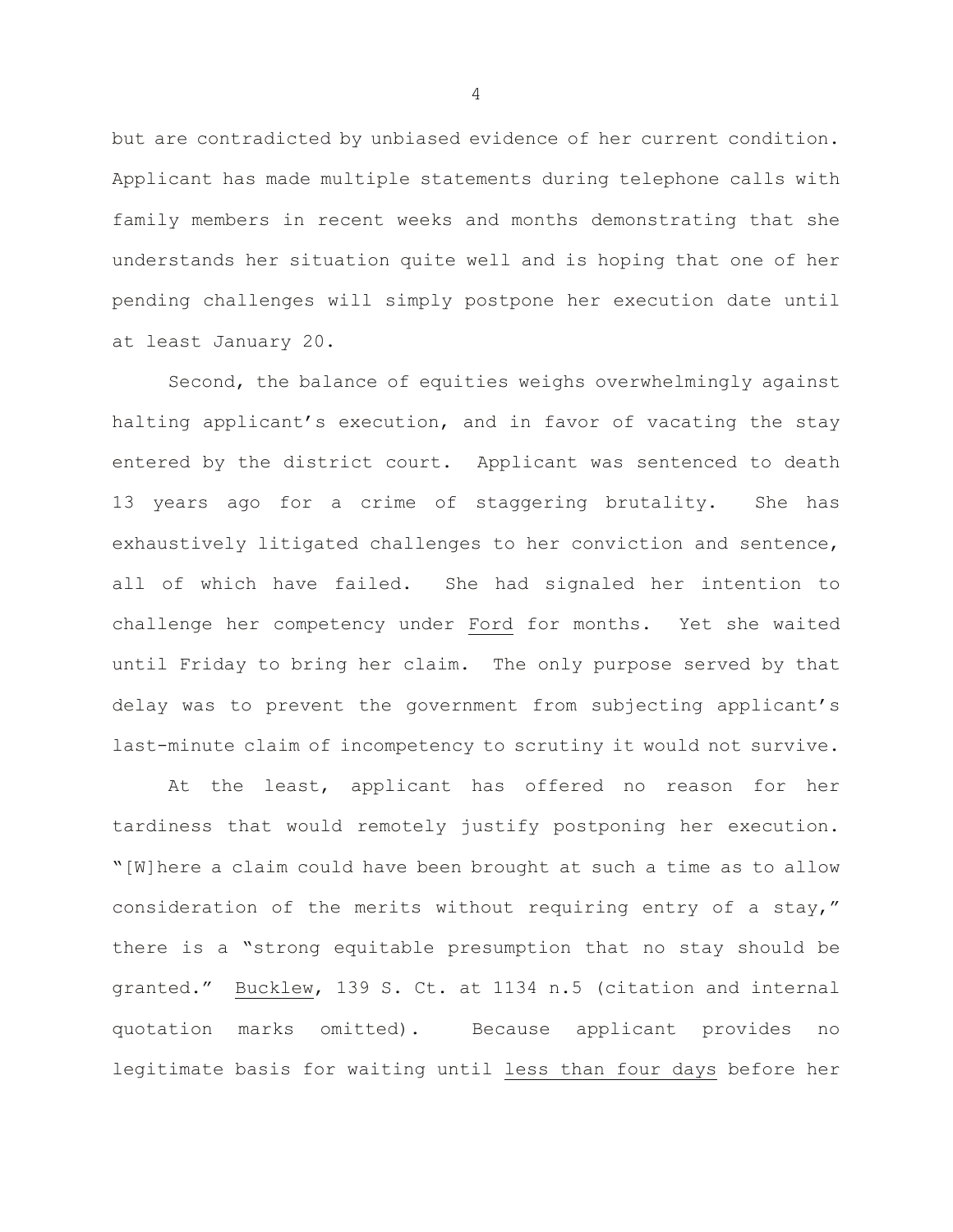execution to file her petition, she cannot overcome that presumption. The victim's family, her community, and the Nation "deserve better." Id. at 1134. This Court should allow applicant's execution to "proceed as planned." Lee, 140 S. Ct. at 2592.

#### STATEMENT

1. In April 2004, applicant and Bobbie Jo Stinnett met at a dog show. Stinnett maintained a website to promote her dogbreeding business, which she ran out of her home. In the spring of 2004, Stinnett became pregnant and shared that news with her online community, including applicant. United States v. Montgomery, 635 F.3d 1074, 1079 (8th Cir. 2011).

Around that time, applicant, who was herself unable to become pregnant because she had been sterilized years earlier, falsely began telling people that she was pregnant. Applicant said that she had tested positive for pregnancy, and she began wearing maternity clothes and behaving as if she were pregnant. Applicant's second husband and her children were unaware of her sterilization and believed that she was pregnant. Montgomery, 635 F.3d at 1079-1080.

On December 15, 2004, when Stinnett was eight months pregnant, applicant contacted Stinnett via instant message using an alias and expressed interest in purchasing a puppy from her. The women arranged to meet the following day. The following day, applicant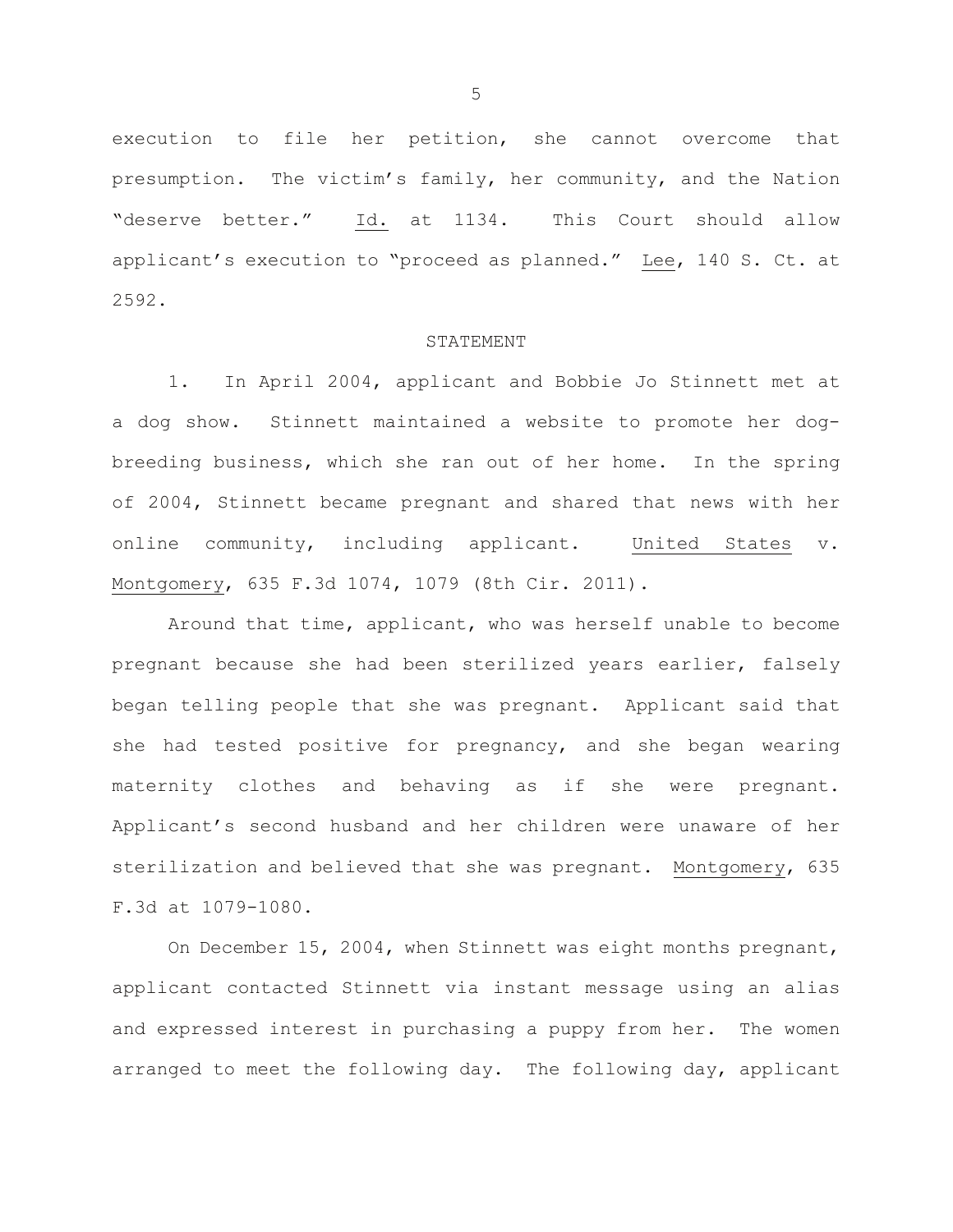drove from her home in Melvern, Kansas, to Stinnett's home in Skidmore, Missouri, carrying a white cord and sharp kitchen knife in her jacket. Montgomery, 635 F.3d at 1079.

When applicant arrived, she and Stinnett initially played with the puppies. But sometime after 2:30 p.m., applicant attacked Stinnett, using the cord to strangle her until she was unconscious. Applicant then cut into Stinnett's abdomen with the knife, which caused Stinnett to regain consciousness. A struggle ensued, and applicant again strangled Stinnett with the cord, this time killing her. Applicant then extracted the baby from Stinnett's body, cut the umbilical cord, and left with the child. Stinnett's mother arrived at Stinnett's home shortly thereafter, found her daughter's body covered in blood, and called 911. Stinnett's mother said the scene looked as if Stinnett's "stomach had exploded." Montgomery, 635 F.3d at 1079-1080.

The next day, December 17, 2004, state law-enforcement officers arrived at applicant's home, where applicant was sitting on the couch, holding the baby. An officer explained that they were investigating Stinnett's murder and asked about the baby. Applicant initially claimed that she had given birth at a clinic in Topeka, but later admitted to that lie and told another one. She claimed that, unbeknownst to her husband, she had given birth at home with the help of two friends because the family was having financial problems. When asked for her friends' names, applicant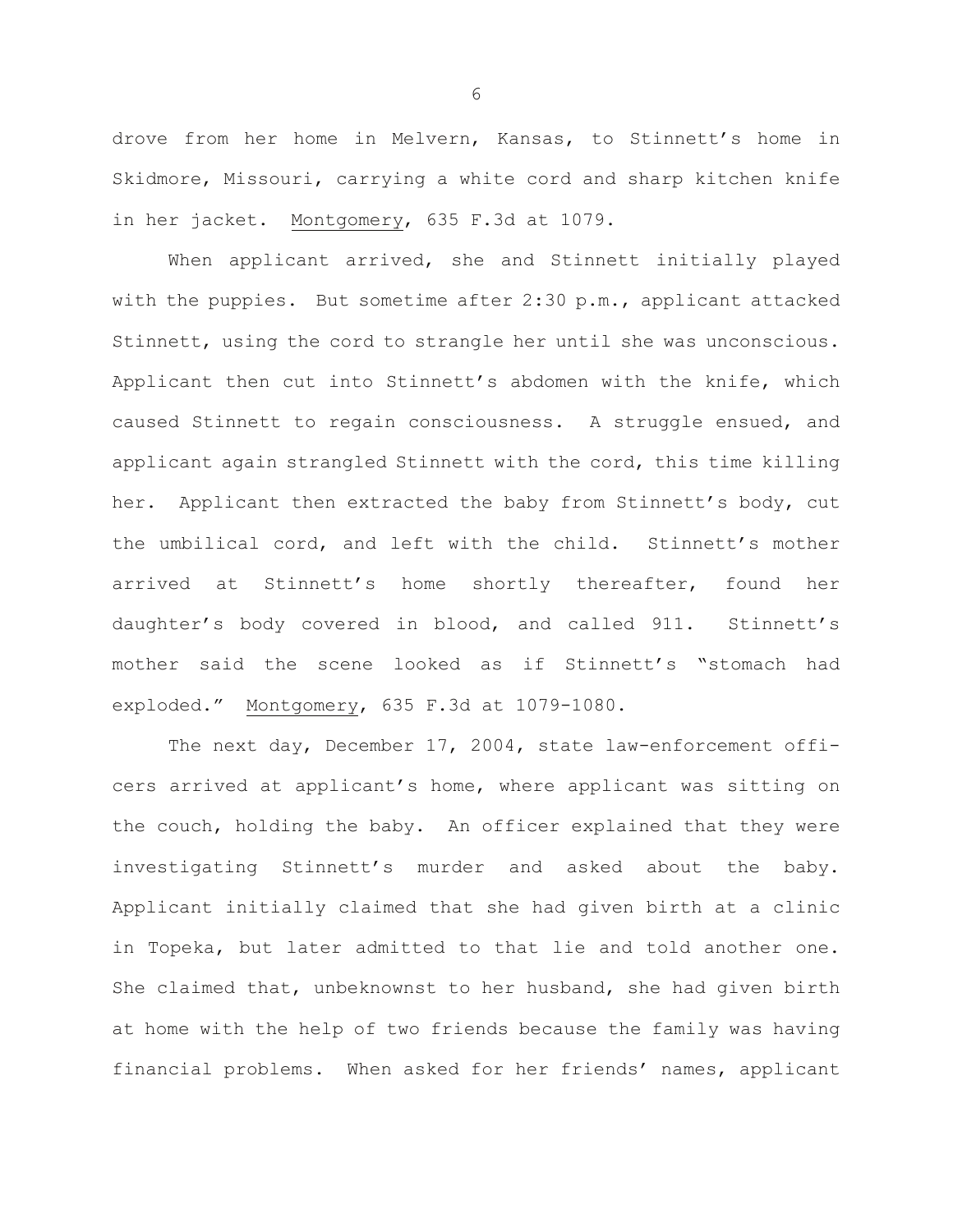said that they had not been physically present but had been available by phone if difficulties arose. Applicant asserted that she had given birth in the kitchen and discarded the placenta in a creek. Montgomery, 635 F.3d at 1080.

At some point, applicant requested that the questioning continue at the sheriff's office. Once there, applicant confessed that she had killed Stinnett, removed the baby from her womb, and abducted the child. The baby was returned to her father. Montgomery, 635 F.3d at 1080.

2. On December 17, 2004, the government filed a criminal complaint charging applicant with kidnapping resulting in death, in violation of 18 U.S.C. 1201(a)(1) (2000). Compl., United States v. Montgomery, No. 05-cr-6002 (W.D. Mo.) (Dec. 17, 2004). Shortly thereafter, in January 2005, a federal grand jury indicted applicant on one count of kidnapping resulting in death. Indictment 1, Montgomery, No. 05-cr-6002 (W.D. Mo.) (Jan. 12, 2005). The indictment included special findings (id. at 1-4) required under the Federal Death Penalty Act of 1994, 18 U.S.C. 3591 et seq., for charges as to which a capital sentence is sought. See also Superseding Indictment 1-3, Montgomery, No. 05-cr-6002 (W.D. Mo.) (Mar. 13, 2007).

After trial, the jury unanimously found applicant guilty of kidnapping resulting in death and recommended a capital sentence. Montgomery, 635 F.3d at 1085. The district court sentenced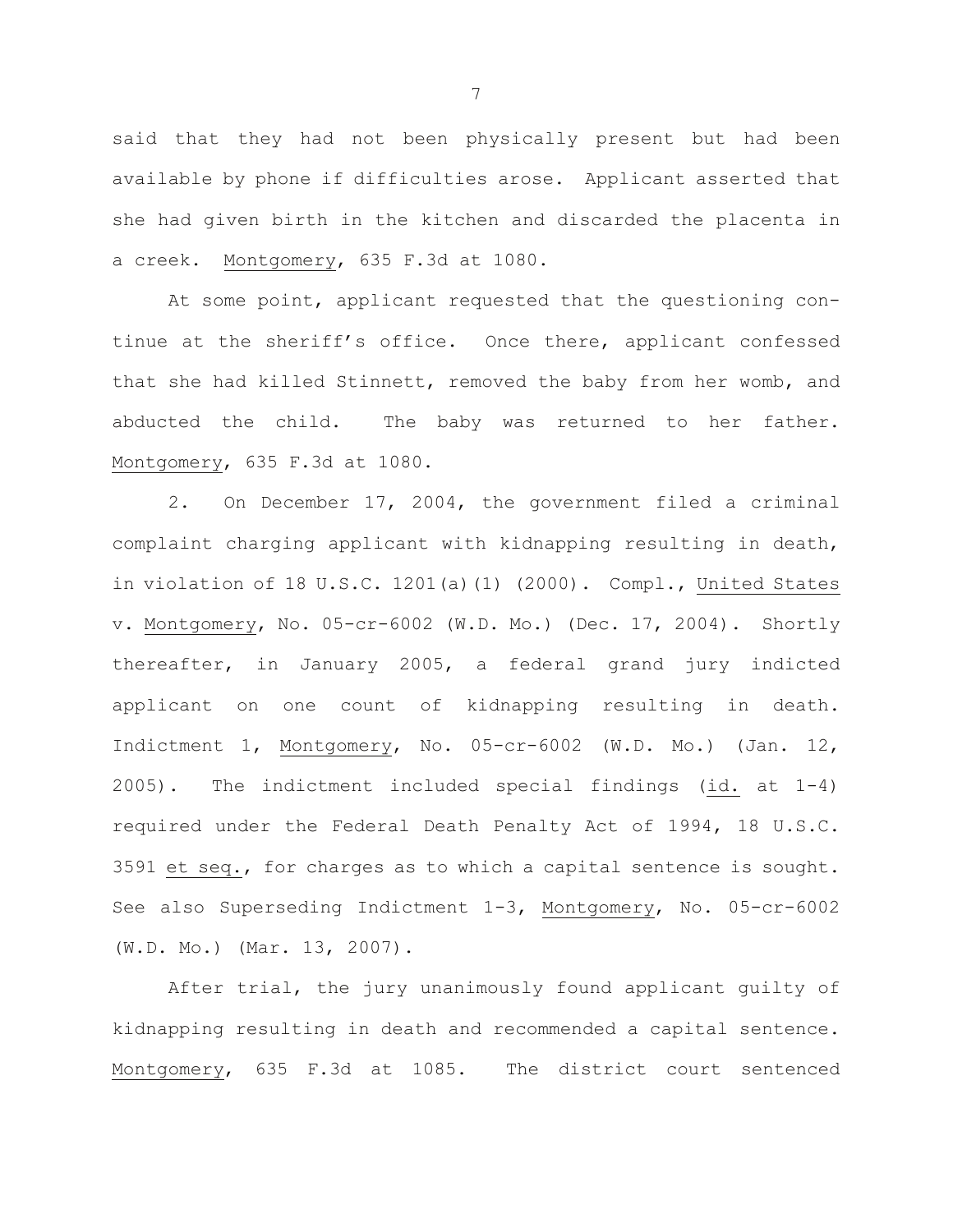applicant in accord with that recommendation. Ibid. The court of appeals affirmed, 635 F.3d 1074, and this Court denied certiorari, Montgomery v. United States, 565 U.S. 1263 (2012) (No. 11-7377).

In 2012, applicant sought post-conviction relief under 28 U.S.C. 2255. After holding an evidentiary hearing, the district court denied relief and further denied a certificate of appealability (COA). See Order, Montgomery v. United States, No. 12-8001 (W.D. Mo. Mar. 3, 2017); Order, Montgomery, No. 12-8001 (Dec. 21, 2015). The court of appeals similarly denied a COA and dismissed applicant's appeal. Judgment, Montgomery v. United States, No. 17-1716 (8th Cir. Jan. 25, 2019). This Court denied certiorari. Montgomery v. United States, 140 S. Ct. 2820 (No. 19- 5921) (May 26, 2020).

3. On October 16, 2020, the Director of BOP designated December 8, 2020, as the date for applicant's execution. D. Ct. Doc. 444, United States v. Montgomery, No. 05-cr-6002 (W.D. Mo.). At the time of her designation and through the time that she filed her habeas petition, applicant was confined at FMC Carswell, in Fort Worth, Texas. Montgomery v. Barr, No. 4:20-CV-01281-P, 2020 WL 7353711, at  $*1$  (N.D. Tex. Dec. 15, 2020). She has since been transferred to FCC Terre Haute, in preparation for her execution.

On October 28, 2020, 12 days after her impending execution was announced, applicant told the District Court for the District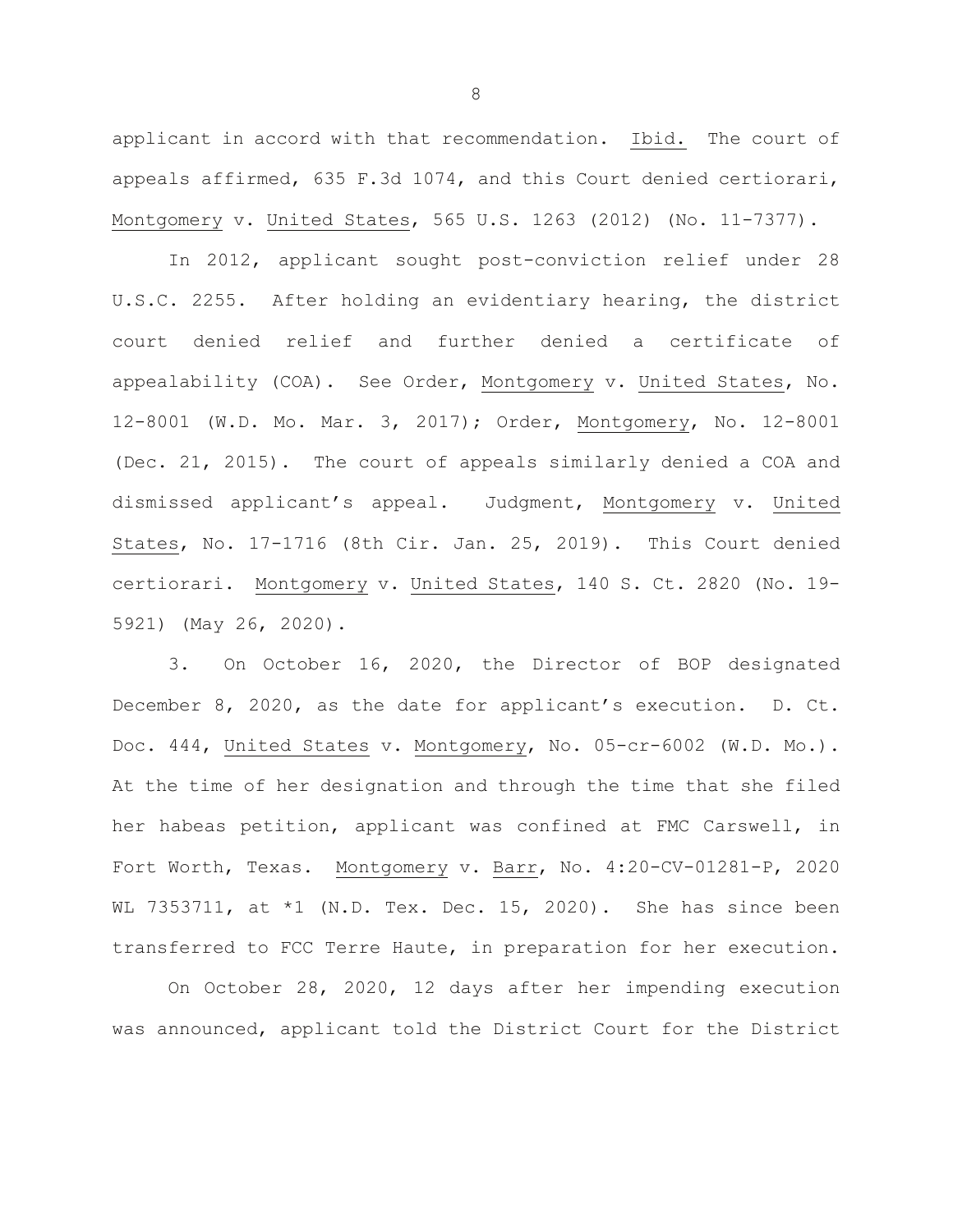of Columbia that she intended to challenge her competency to be executed:

Whether [applicant] is psychiatrically competent to be executed is not at issue in this suit, but will be addressed in an appropriate forum pursuant to Madison v. Alabama, 139 S. Ct. 718 (2019).

Proposed Complaint, In re Fed. Bureau of Prisons Execution Protocol Litig. (Protocol Cases), 1:19-mc-145 (D.D.C. Oct. 28, 2020), D. Ct. Doc. 303-1. The suggestion prompted the United States Attorney for the Western District of Missouri to write applicant's current counsel, on November 13, 2020, to coordinate a fair and expeditious adjudication of any competency claim:

On October 28, 2020, you filed a proposed complaint in the United States District Court for District of Columbia stating that, "Whether [applicant] is psychiatrically competent to be executed is not at issue in this suit, but will be addressed in an appropriate forum pursuant to Madison v. Alabama, 139 S. Ct. 718 (2019)." As we are currently fewer than four weeks from her execution date, could you please advise whether a suit raising such a claim will be filed, and if so, in which judicial district the suit will be filed? My office will assist with the Government's [response] to such a claim, and this information will greatly aid with ensuring a prompt and orderly adjudication.

D. Ct. Doc. 13-7, at 2. Applicant's counsel never responded.

Applicant subsequently filed two more suits in the District of Columbia, presenting additional arguments for delaying her execution, one of which resulted in a preliminary injunction to afford her counsel, who were suffering from COVID at the time, additional time to prepare a clemency petition. Under the injunction, the government was precluded from carrying out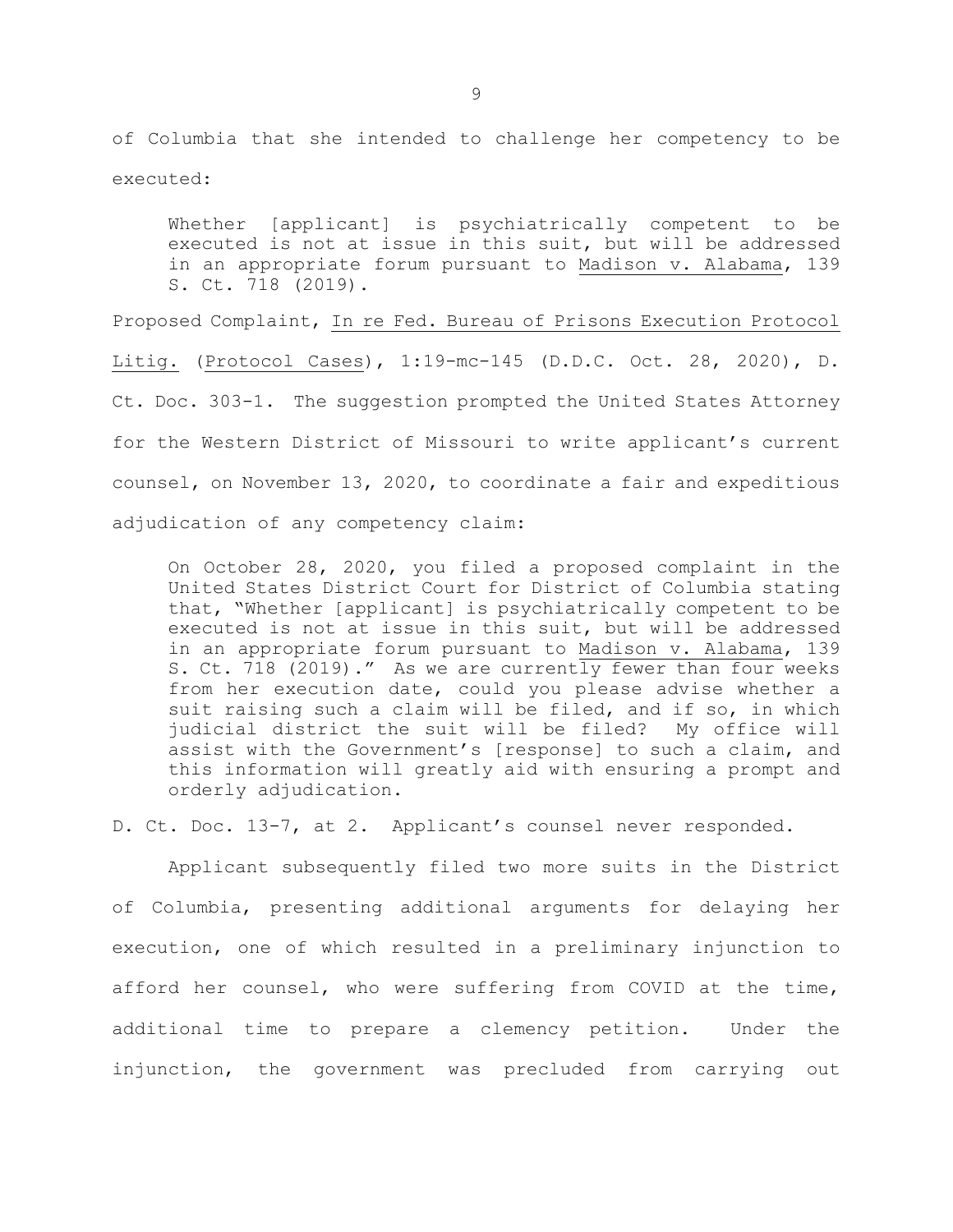applicant's execution before December 31, 2020. Montgomery v. Barr, 20-cv-3261, 2020 WL 6799140, at \*11 (D.D.C. Nov. 19, 2020). On November 23, 2020, in compliance with that injunction, the BOP Director designated January 12, 2021, as applicant's new execution date. D. Ct. Doc. 445, Montgomery, 5:05-cr-6002 (W.D. Mo.).

Applicant has used the intervening weeks to raise various regulatory and constitutional claims about the scheduling of her execution and her planned transfer to Terre Haute, in the Southern District of Indiana. See, e.g., Montgomery v. Barr, No. 4:20-cv-1281, 2020 WL 7353711 (N.D. Tex. Dec. 15, 2020); Montgomery v. Rosen, No. 20-cv-3261, 2020 WL 7695994 (D.D.C. Dec. 24, 2020), summarily reversed, No. 20-5379, 2021 WL 22316 (D.C. Cir. Jan 1, 2021), reh'g en banc denied, No. 20-5379 (D.C. Cir. Jan. 5, 2021), petition for writ of certiorari filed, No. 20-922 (U.S. Jan. 9, 2021); Montgomery v. Rosen, No. 20-cv-3261, 2021 WL 75754 (D.D.C. Jan. 8, 2021), stay granted, No. 21-5001 (D.C. Cir. Jan. 11, 2021) (en banc), motion for stay or vacatur pending, No. 20A122 (U.S. filed Jan. 12, 2021); United States v. Montgomery, No. 05-cr-6002 (W.D. Mo. Jan. 10, 2021), D. Ct. Doc. 451, stay , No. 21-1074 (8th Cir. filed Jan. 11, 2021).

On January 7, 2021, applicant's counsel wrote government officials to request a delay of applicant's execution, asserting that they "have a legal and ethical obligation to evaluate [applicant's] current mental state to determine the existence of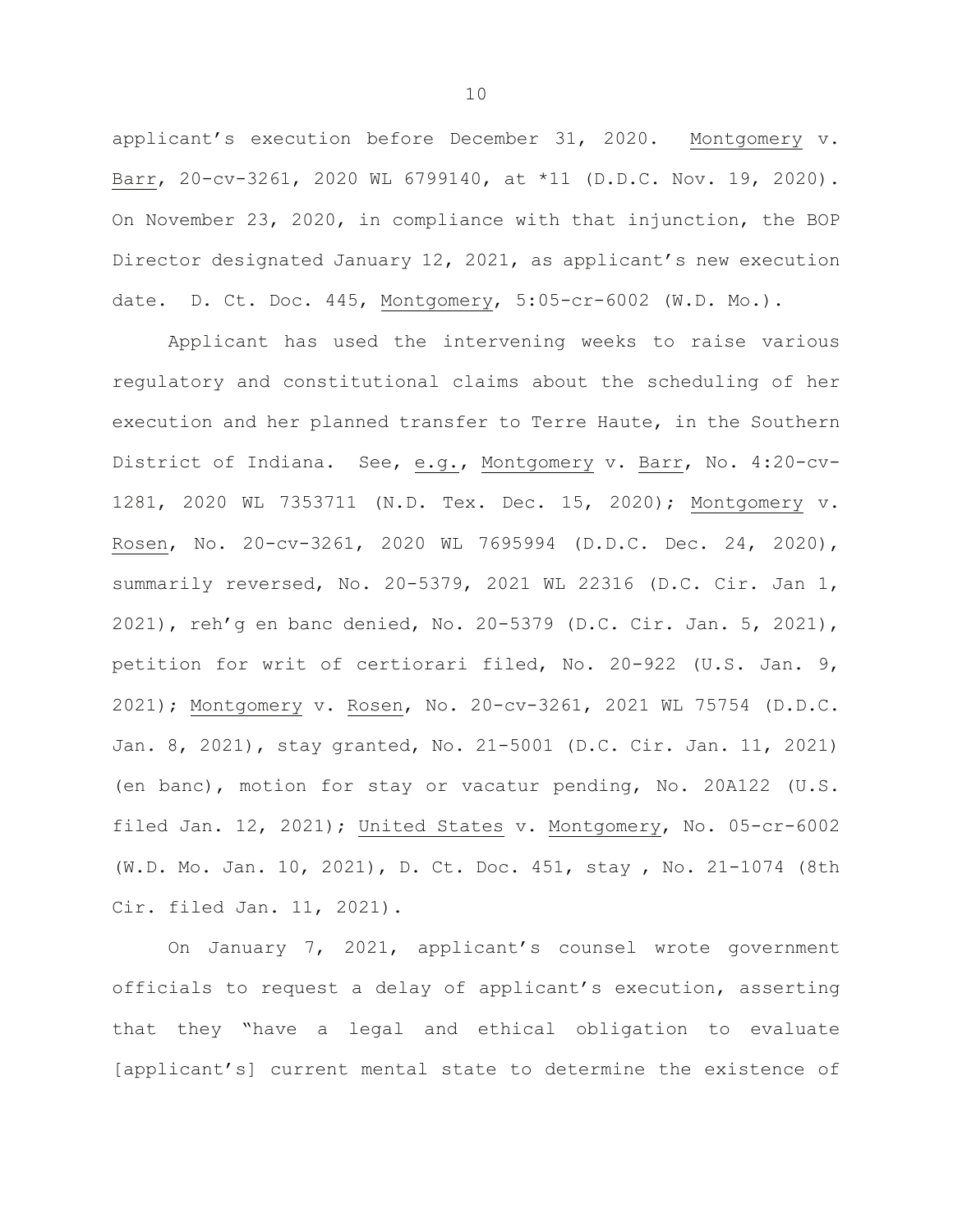any potential Eighth Amendment claims." D. Ct. Doc. 13-10, at 2. The officials declined to delay the execution, explaining:

We informed you almost two months ago when you first requested a delay of [applicant's] execution date that the Bureau of Prisons would facilitate remote communication to assist counsel and others (such as medical experts) with whatever access you desire. However, you have not made any requests<br>for such access during this time. We will continue to for such access during this time. accommodate requests moving forward.

D. Ct. Doc. 13-11, at 2.

4. On the following evening of Friday, January 8, 2021, applicant filed a petition for a writ of habeas corpus under 28 U.S.C. 2241. D. Ct. Doc. 1. The district court ordered the government to respond by 11:59 p.m. on Sunday, January 10, 2021. D. Ct. Doc. 6. At 3:40 p.m. on Saturday, applicant filed a "corrected" petition for a writ of habeas corpus, including several appendices which had been omitted from the initial petition, followed by a motion to stay. D. Ct. Doc. 11, 12.

Applicant's habeas petition asserts two related claims. First, she claims that carrying out her scheduled execution would violate the Eighth Amendment under Ford v. Wainwright, 477 U.S. 399 (1986), because as a result of mental illness, she lacks a rational understanding of the government's rationale for executing her. Second, she argues that it would violate due process to carry out the execution without permitting her attorneys and mental health experts to evaluate her competency face-to-face, which she claims they have been unable to do during the pandemic.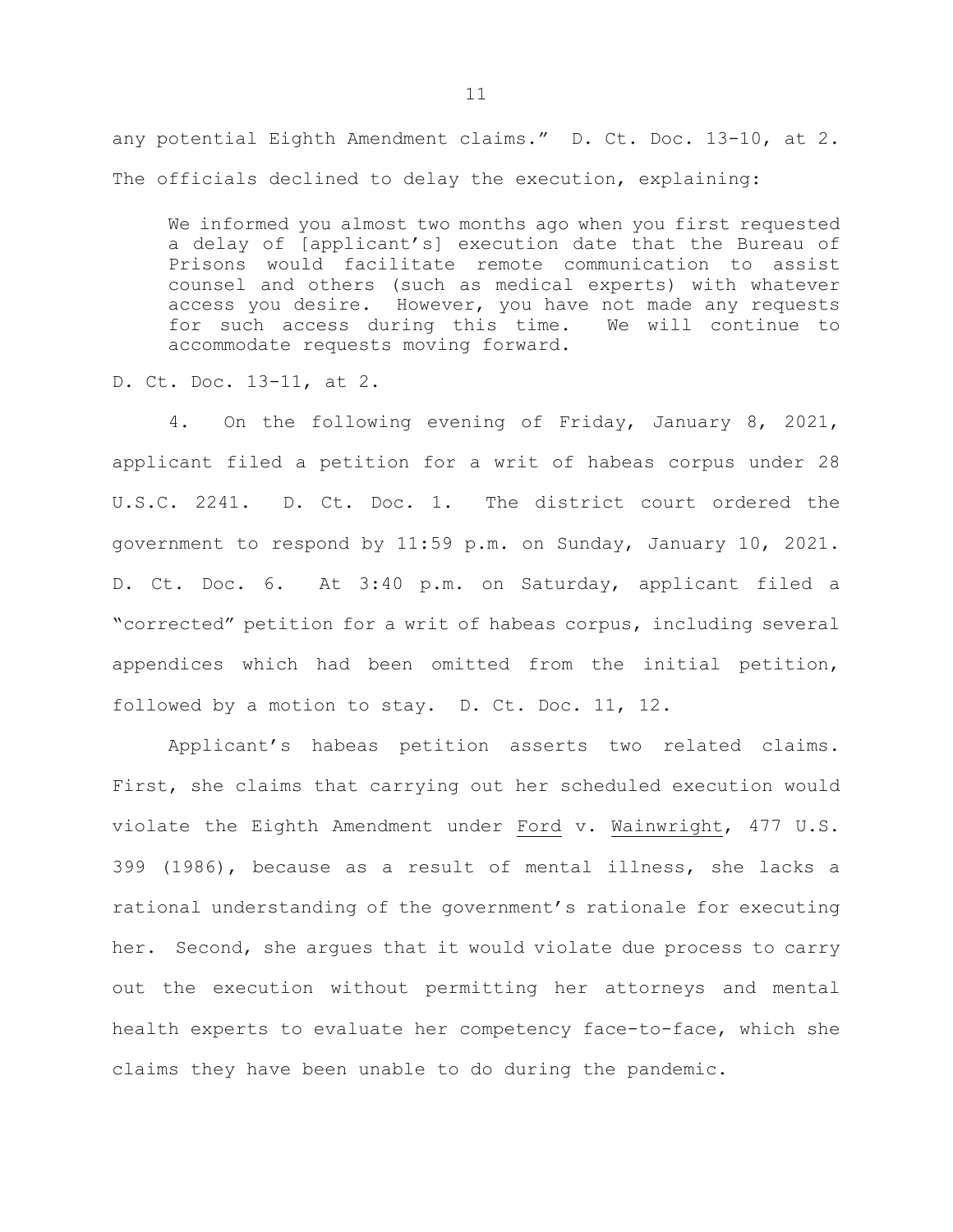Late last night, the district court granted applicant's motion for a stay of execution, concluding that three affidavits submitted by applicant established the "substantial threshold showing of insanity" to warrant a competency hearing under Ford. App., infra, 15a, 21a. The court acknowledged that none of applicant's experts had observed or spoken to applicant in years and relied on applicant's counsel for reports of her current condition. But it reasoned that experts "may rely on the statements of laypeople" if other experts in their area of expertise would "customarily rely on" such statements. Id. at 17a. The court excused applicant's delay in raising her Ford claim, reasoning that "the timing is not unreasonable" given applicant's current state, the history of this litigation, and "what's at stake." Id. at 20a. The court thus granted the motion and announced it would "set a time and date for the hearing  $*$   $*$  in due course." Id. at 21a; see also id. at 77a (separate order entered this morning, "staying the execution" and "enjoin[ing]" respondents from executing applicant "until further order of th[e] Court") (capitalization altered).

5. This afternoon, as explained above, the court of appeals unanimously vacated the district court's stay on two separate grounds. App., infra, 81a-83a.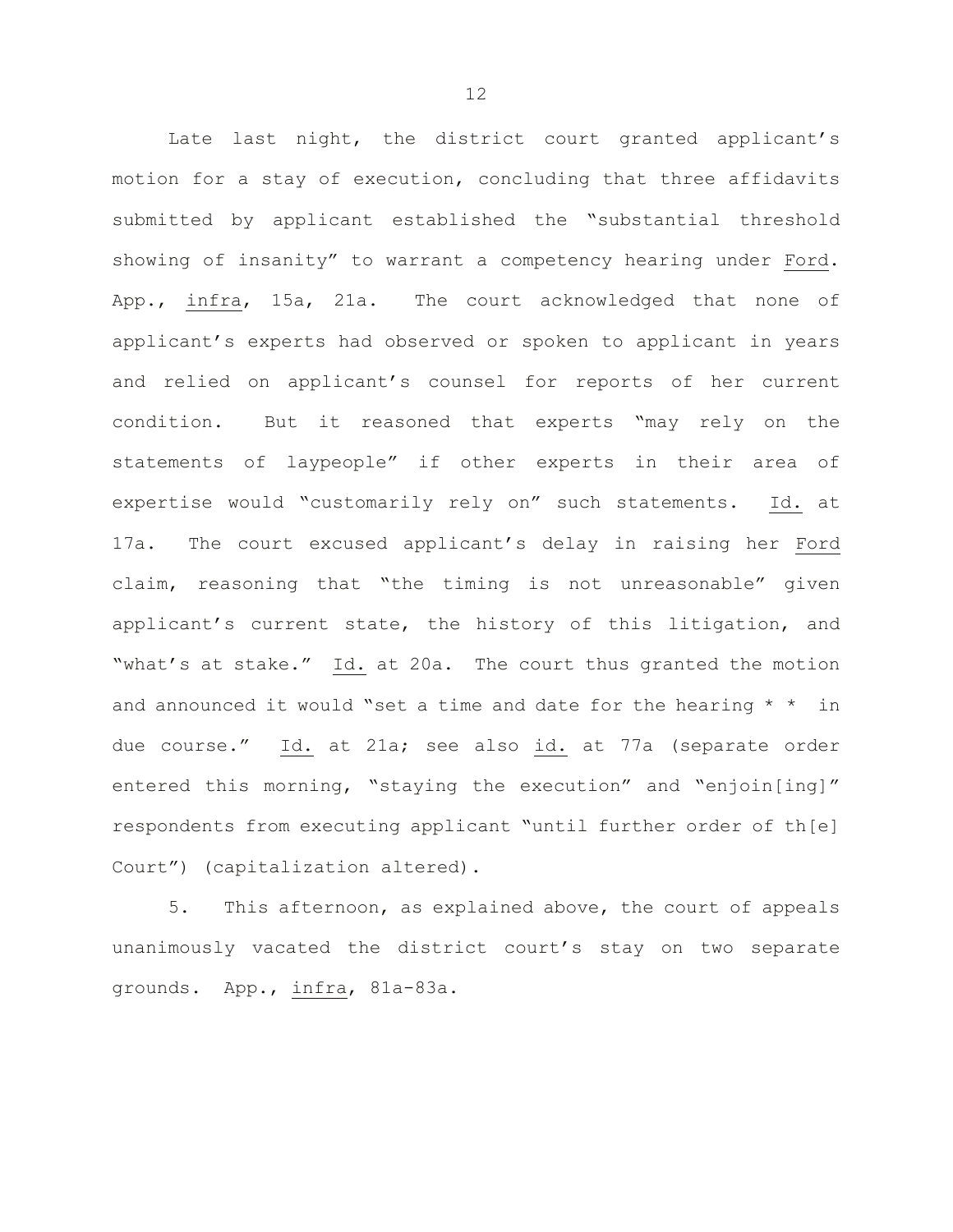#### ARGUMENT

In evaluating applicant's request for a stay, the Court must determine whether applicant is likely to succeed on the merits and which side the equities support. See Nken v. Holder, 556 U.S. 418, 434 (2009); San Diegans for the Mt. Soledad Nat'l War Mem'l v. Paulson, 548 U.S. 1301, 1302 (2006) (Kennedy, J., in chambers). Here, those considerations squarely support the court of appeals' decision to vacate the district court's stay, given applicant's failure to establish a likelihood of success on the merits, her egregious delay in bringing her claim, and the profound public interest in implementing applicant's lawfully imposed sentence without further delay. Particularly given the extensive preparations that have taken place, and the fact that the victim's family members are currently in Terre Haute to witness justice for applicant's victim, this Court should vacate the district court's unsupportable "last-minute" injunction and allow the execution to "proceed as planned." Barr v. Lee, 140 S. Ct. 2590, 2591–2592 (2020).

# I. APPLICANT HAS NOT ESTABLISHED A LIKELIHOOD OF SUCCESS ON THE MERITS

Applicant principally contends (at 1-2) that the court of appeals should not have vacated the district court's reasoned decision. But, to justify a stay of execution, a prisoner must make a "strong showing" that she is likely to succeed on the merits. Nken, 556 U.S. at 434.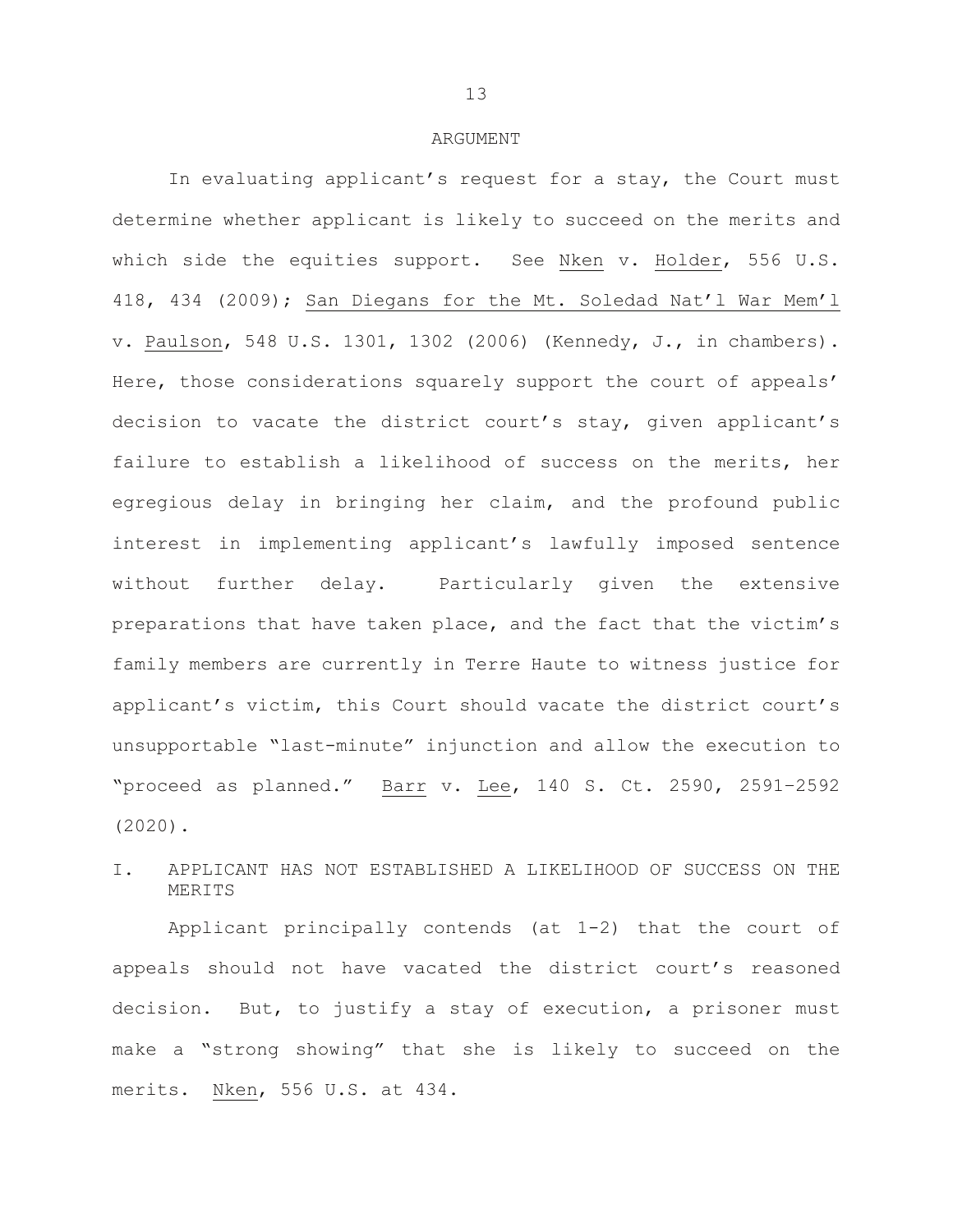A. The court of appeals correctly concluded that applicant cannot establish a likelihood of success on the merits on her Ford claim.

Because a prisoner "must have been judged competent to stand trial" "in order to have been convicted and sentenced," the government "may properly presume that [a prisoner] remains sane at the time sentence is to be carried out, and may require a substantial threshold showing of insanity merely to trigger the hearing process." Ford v. Wainwright, 477 U.S. 399, 425-426 (1986) (Powell, J., concurring). Before applicant is entitled to a hearing, she therefore must first make a substantial threshold showing that she is unable to "reach a rational understanding of the reason for his execution," Madison v. Alabama, 139 S. Ct. 718, 723 (2019) (internal quotation marks omitted). See Panetti v. Quarterman, 551 U.S. 930, 949 (2007). Contrary to the district court's reasoning, applicant's proffered declarations by experts who have not observed or interacted with applicant for at least four years cannot make that showing. Each of those declarations should have been rejected for three reasons.

First, the opinions do not comport with the applicable professional standards for assessing competency. As the district court recognized, the experts rely "on a combination of the relevant scientific literature, past direct observations of [applicant], and descriptions of [her] current behavior relayed by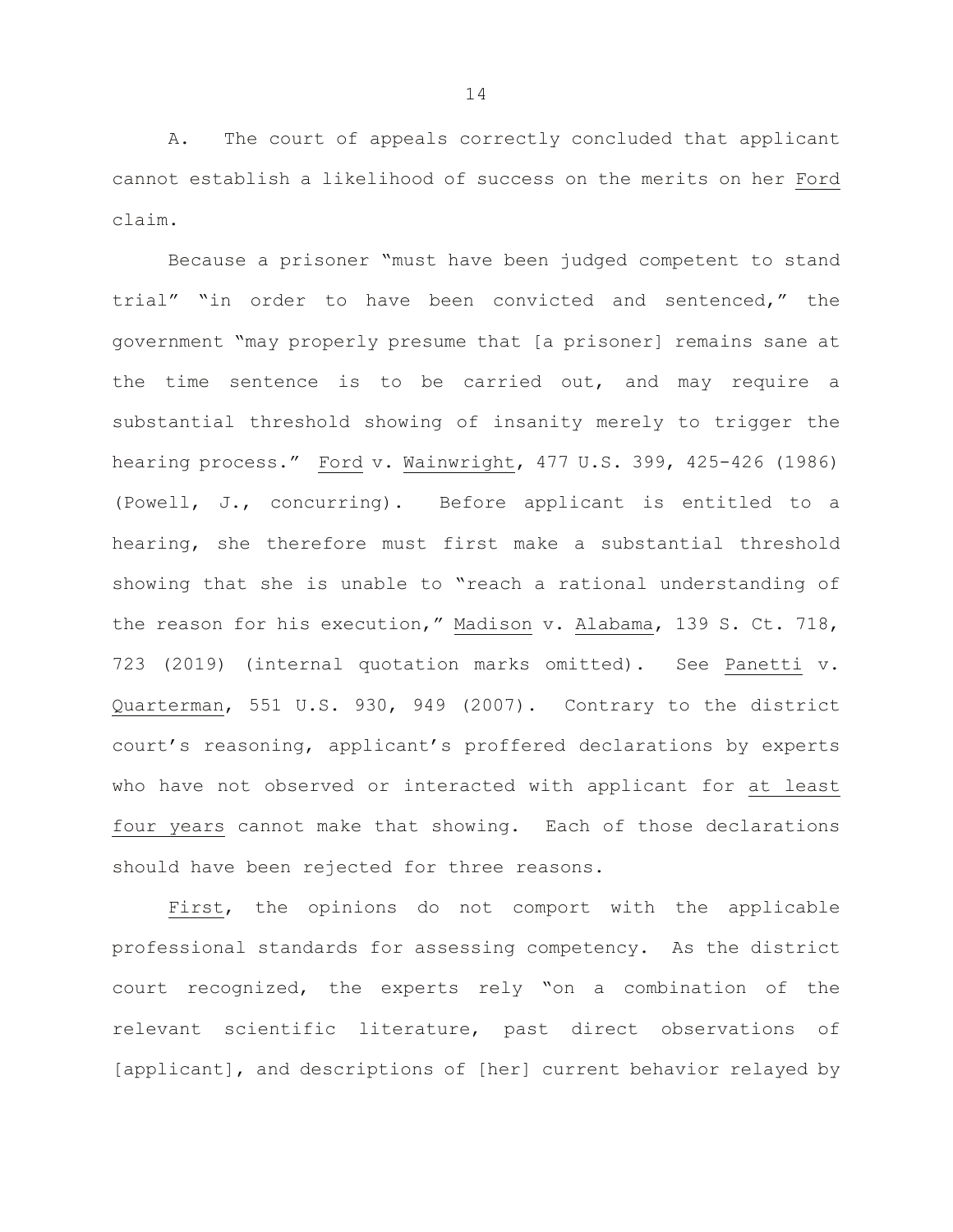her counsel." App., infra, 15a. In other words, although each purports to opine on applicant's current competency, none has had any recent direct observation or communication with applicant. Indeed, neither Dr. Porterfield nor Dr. Wood has observed applicant since 2016. Id. at 22a, 27a-28a. And Dr. Kempke, whose opinion the court found "especially probative," id. at 17a, last treated applicant more than a decade ago in 2010, and does not even claim to have received her medical records, id. at 65a.

The district court concluded that those opinions were nevertheless reliable on the ground that experts may "rely on any evidence" that other experts in their field "customarily rely on." App., infra, 17a (citation omitted). But as Dr. Pietz explained (and applicant has not denied), while "it is appropriate and consistent with the specialty guidelines for forensic psychology for an evaluator to discuss with attorneys their concerns regarding their client's competency, no professional evaluating competency should rely solely on that information and historical clinical evaluations in making a determination as to current competency." Id. at 38a-39a (emphasis added). Consequently, as Dr. Pietz further explained, Dr. Porterfield's and Dr. Woods's opinions concerning applicant's current competency "do not appear to have been based on sufficient, current facts or data to conform to any known professional standards for evaluating competency." Id. at 39a. And although applicant submitted Dr. Kempke's declaration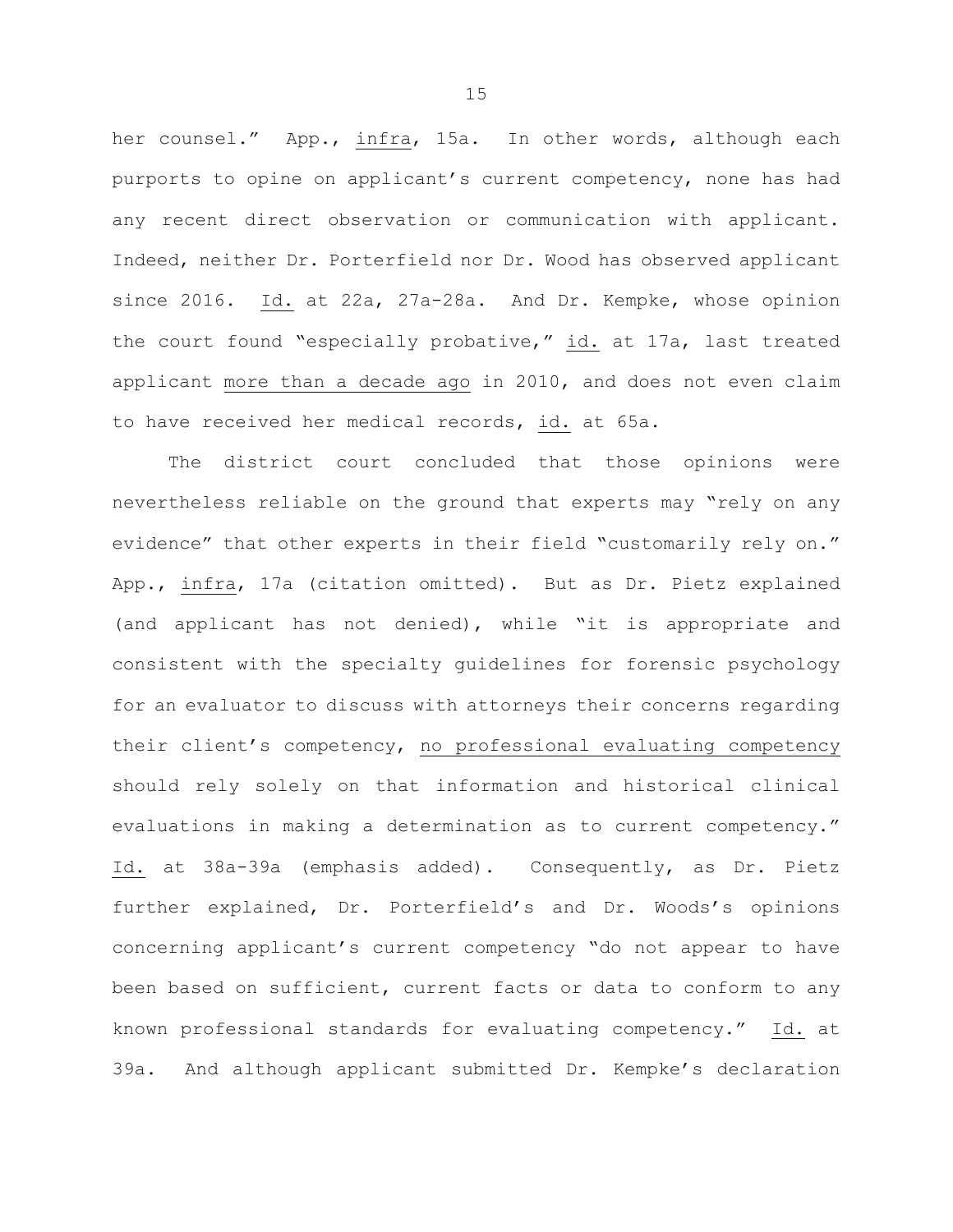only after the government's district-court submission, id. at 11a n.4, it suffers from the same flaws. The failure of applicant's proffered experts to reliably apply generally accepted principles and methods is sufficient ground to disregard their opinions entirely. See Daubert v. Merrell Dow Pharm., Inc., 509 U.S. 579, 597 (1993).[1](#page-18-0) 

Second, the doctors' decision to rely primarily on secondhand reports for information about applicant's current symptoms is only made worse when one considers the likely veracity of their sources: statements made by a condemned prisoner with a history of exceptional deception funneled through her own attorneys. This is double hearsay of the most unreliable form.

Applicant's history of manipulation and deception is well established. After undergoing a sterilization procedure in 1990, applicant falsely claimed to have had four more pregnancies. Montgomery, 635 F.3d at 1081. In carrying out the gruesome murder

Ĩ.

<span id="page-18-0"></span><sup>&</sup>lt;sup>1</sup> The district court noted that Dr. Porterfield and Dr. Woods claim to have been prevented from conducting a current inperson evaluation of applicant due to the COVID-19 pandemic. App., infra, 11a. But as Dr. Pietz explains, competency evaluations can and are being conducted remotely via videoconference, consistent with professional standards. Id. at 37a. Indeed, one of applicant's own experts (who the district court does not mention) acknowledged that during the pandemic, he has "conduct[ed] telemedicine interviews for the purpose of evaluating competence." Id. at 75a. Even if applicant's other experts reasonably could not travel, they cannot possibly justify their decision to rely almost exclusively on hearsay, rather than interact directly with applicant via videoconference, the next-best option to an inperson meeting.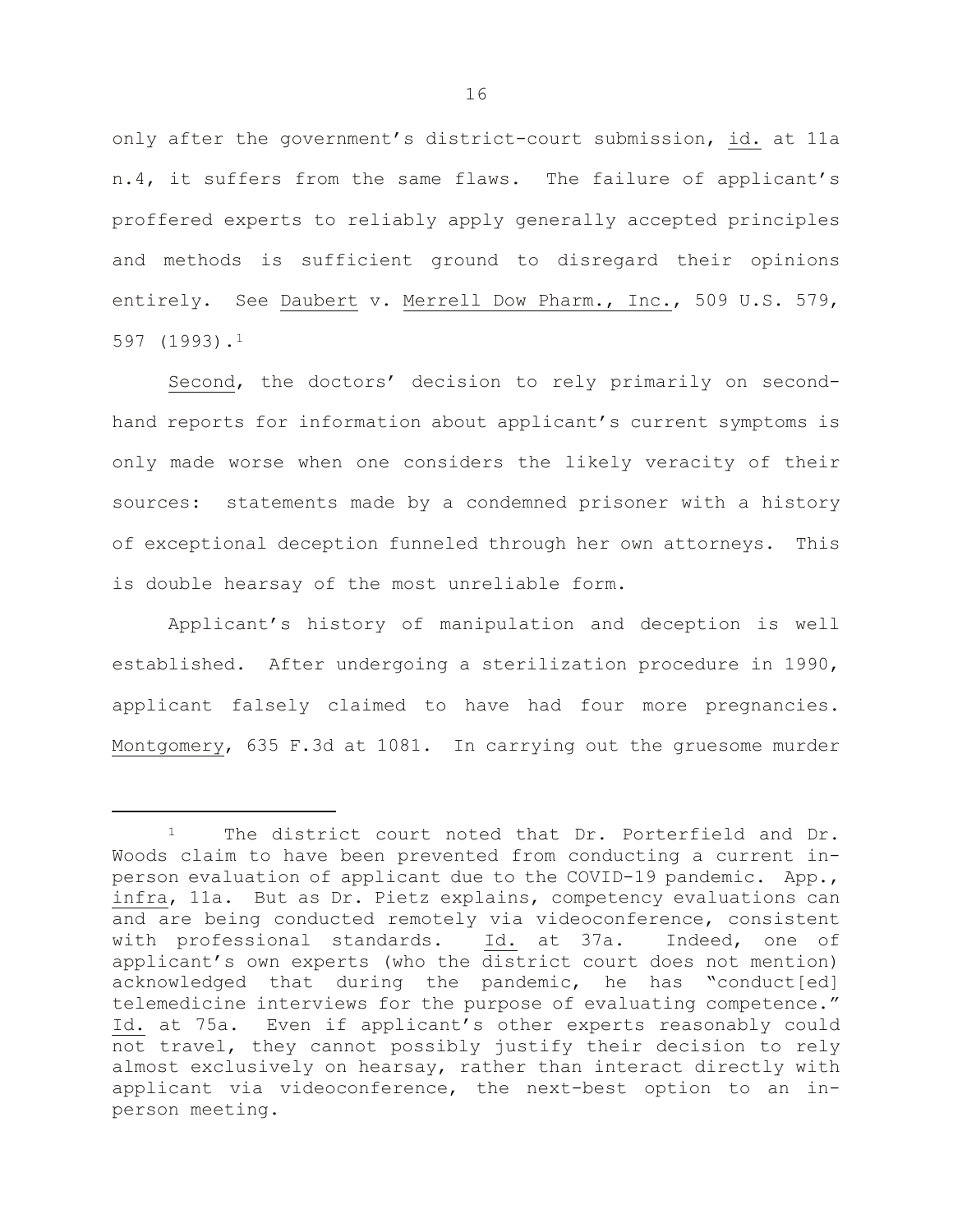of Bobbie Jo Stinnett, applicant used an alias to contact Stinnett online and feign interest in purchasing a puppy. Id. at 1079. After the murder, applicant told her husband "that she had gone into labor while Christmas shopping and that she had given birth at a women's clinic in Topeka." Id. at 1080. After announcing the birth of "their daughter" to friends and family, she lied to the police by claiming to have given birth in her kitchen at home and "disposed of the placenta in a nearby creek." Ibid.

For their part, applicant's counsel have previously been "admonished" "for their improper and unprofessional conduct" in applicant's Section 2255 proceedings. Order at 127-128, Montgomery v. United States, 12-cv-8001 (W.D. Mo. Mar. 3, 2017), D. Ct. Doc. 212. Among other things, Judge Fenner pointed to "the inappropriate and false description of trial counsel's performance during voir dire," "the false accusation that [one of the government's experts] committed perjury," "the twisted interpretation of the record to accuse trial counsel of discrimination," and "the accusation that [two experts] presented false testimony without any support for that claim." Id. at 122- 123. He concluded that "[h]abeas counsel in the instances cited acted with disregard for the personal and professional reputation of individuals involved in the handling of this case," and found "no excuse to ignore professional decorum and conduct one's self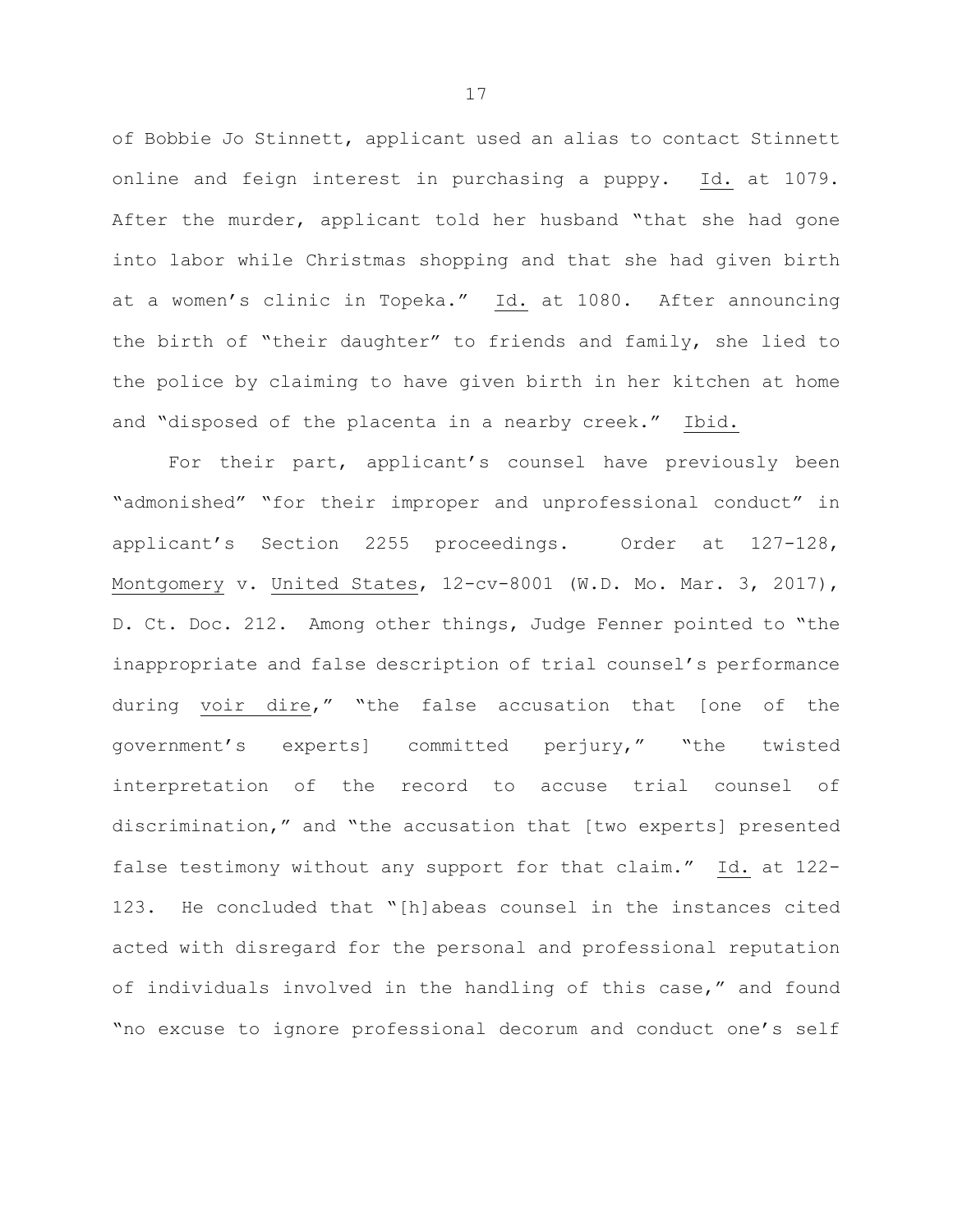without regard for anything other than one's cause." Id. at 127- 128 (emphasis added).

Opinions based on such facially unreliable information cannot support a substantial threshold showing of incompetency. See, e.g., Dallas & Mavis Forwarding Co., Inc. v. Stegal, 659 F.2d 721, 722 (6th Cir. 1981); see also Montgomery v. Barr, No. 20-cv-3214, 2020 WL 6939808, at \*7 (D.D.C. Nov. 25, 2020) (McFadden, J.) (expressing skepticism that "a declaration filled with hearsay statements from applicant -- a condemned prisoner with a history of dishonesty -- through an attorney who has been admonished by another federal court for unprofessional conduct" "could justify the relief [applicant] seeks").

Third, the opinions of applicant's experts are conclusory about the relevant question and offer no insight into applicant's ability to understand the reasons for her execution. They opine that applicant is mentally ill, and recite that applicant's lawyers have said she is exhibiting symptoms of mental illness. What matters, however, is not the kind of mental impairment that a prisoner may have, but its "downstream consequence." Madison, 139 S. Ct. at 729. Thus, a prisoner may have delusions or dementia that do not "interfere with the understanding that the Eighth Amendment requires." Id. at 729.

Even assuming that applicant has had dissociative episodes manifesting in things such as "auditory hallucination," "lapses of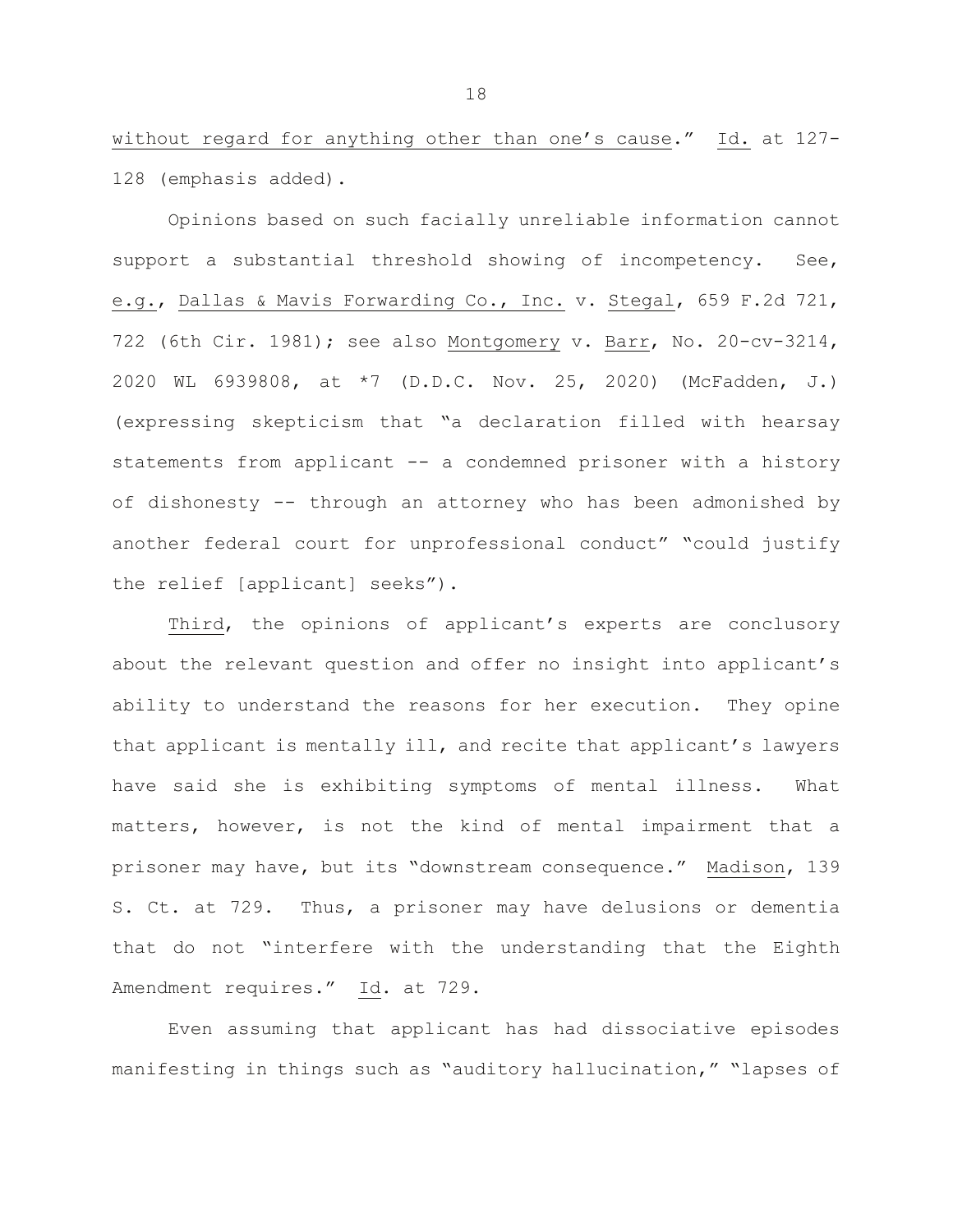time," and uncertainty about "what is real," App., infra,  $16a$ ,  $2a$  $2a$ that does not mean that she is, as the district court erroneously credited her experts with establishing, "so divorced from reality that she cannot rationally understand the government's rationale for her execution," id. at 18a. Applicant's recent medical records do not suggest that she is presently suffering from any symptoms of mental illness that would impair her ability to comprehend her legal situation or interact with her attorneys. Id. at 38a. Rather, applicant "understands her current legal situation, legal options, that she is going be executed, and that execution means death." Ibid.

In any event, the opinions of applicant's experts are contradicted by recent evidence reflecting applicant's ability to understand reality and her impending punishment. As the district

<span id="page-21-0"></span>Ĩ. <sup>2</sup> To be clear, applicant's detailed, contemporaneous psychology records provide ample reason to doubt those assertions. Applicant has been under constant observation since October 16 and, every day, a licensed psychologist evaluates her and reviews staff reports of her behavior. App., infra, 46a. These psychologists note that applicant's thought process have been organized and her thought content has been without abnormality or<br>overt delusional content. Id. at 43a. "Providers have overt delusional content. consistently noted that there were no signs of psychosis or symptoms of severe mental illness observed." Ibid. The only providers actually "familiar with [applicant's] clinical presentation" since 2016 note that there are no signs that<br>applicant has delusions or hallucinations. Id. at 38a. applicant has delusions or hallucinations. Applicant's current mental health diagnoses are "unspecified personality disorder, unspecified mood [affective] disorder, and<br>posttraumatic stress disorder." Id. at 43a. She takes one posttraumatic stress disorder." Id. at 43a. antipsychotic drug, but only "for mood," not psychosis. Id. at 45a.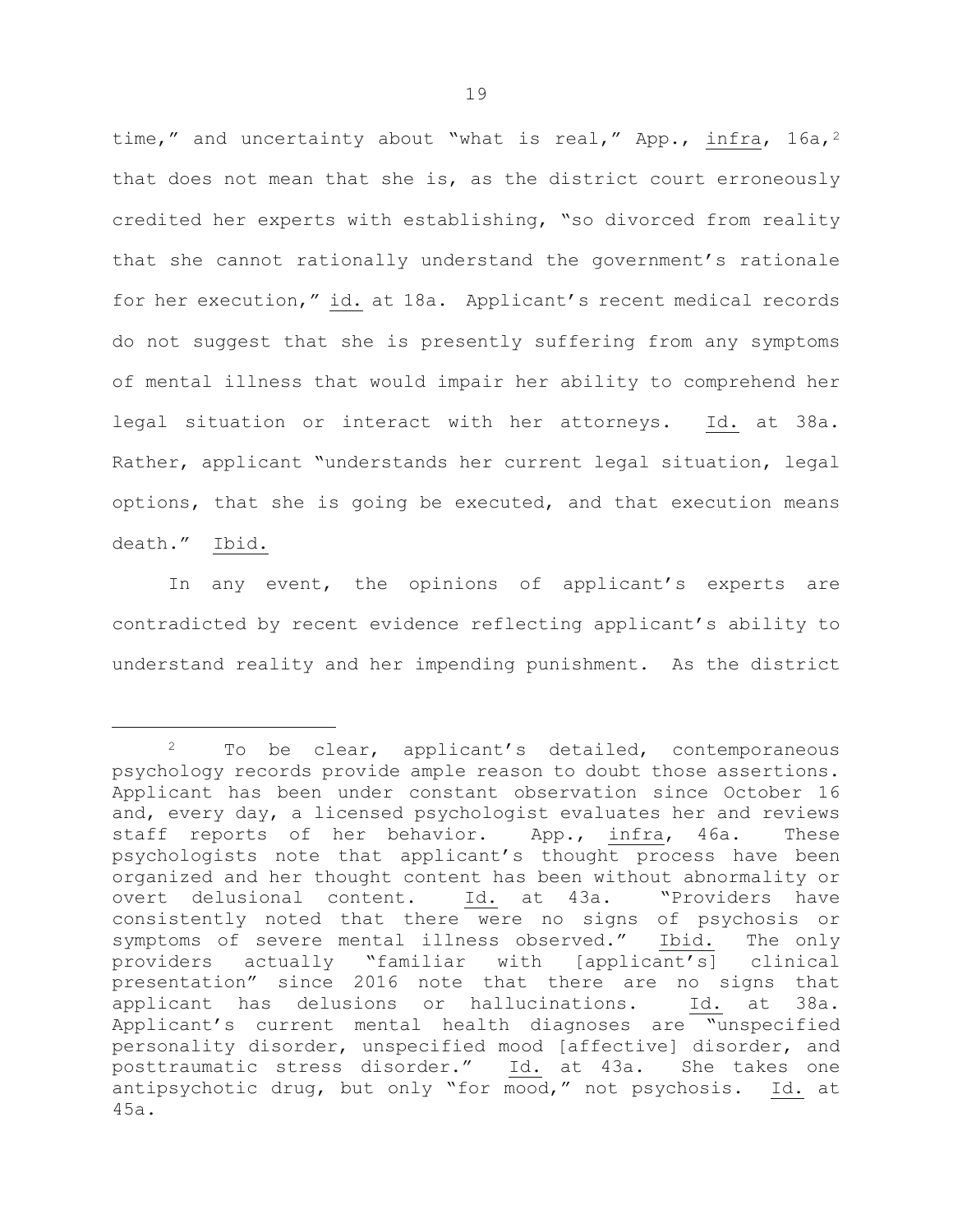court acknowledged, the government presented "relevant contrary evidence," including that applicant "understands that she is supposed to be executed soon." App., infra, 18a. The court sought to minimize that evidence by suggesting it does not indicate "that she rationally understands the meaning and purpose of the punishment." Ibid. (internal quotation marks omitted). But her recent telephone conversations with family members squarely refute the district court's principal inference that she is fundamentally "divorced from reality" -- much less from matters reflecting on the rationale for her punishment. Id. at 15a.

Applicant is acutely aware of various legal challenges she has brought, discussing in recent weeks such things as her approval of representation by additional counsel who are "doing it for free" (Dec. 14), legal claims of hers that were still outstanding (Jan. 2), and her petition for clemency or a reprieve (Jan. 2). App., infra, 59a, 61a, 62a-64a. She is following political developments that could affect her case, telling her sister that she is keeping track of the days remaining until January 20 (Dec. 14). Id. at 60a; see id. at 49a (Aug. 6) ("[I]f Biden becomes president he said  $* * * he'$ ll abolish the death penalty"). She is aware that she would be a rare example of a woman executed by the federal government (Sept. 1). Id. at 54a. And she is aware that her execution will mean that she will have final calls with some members of her family and that others will be witnesses (Jan. 2),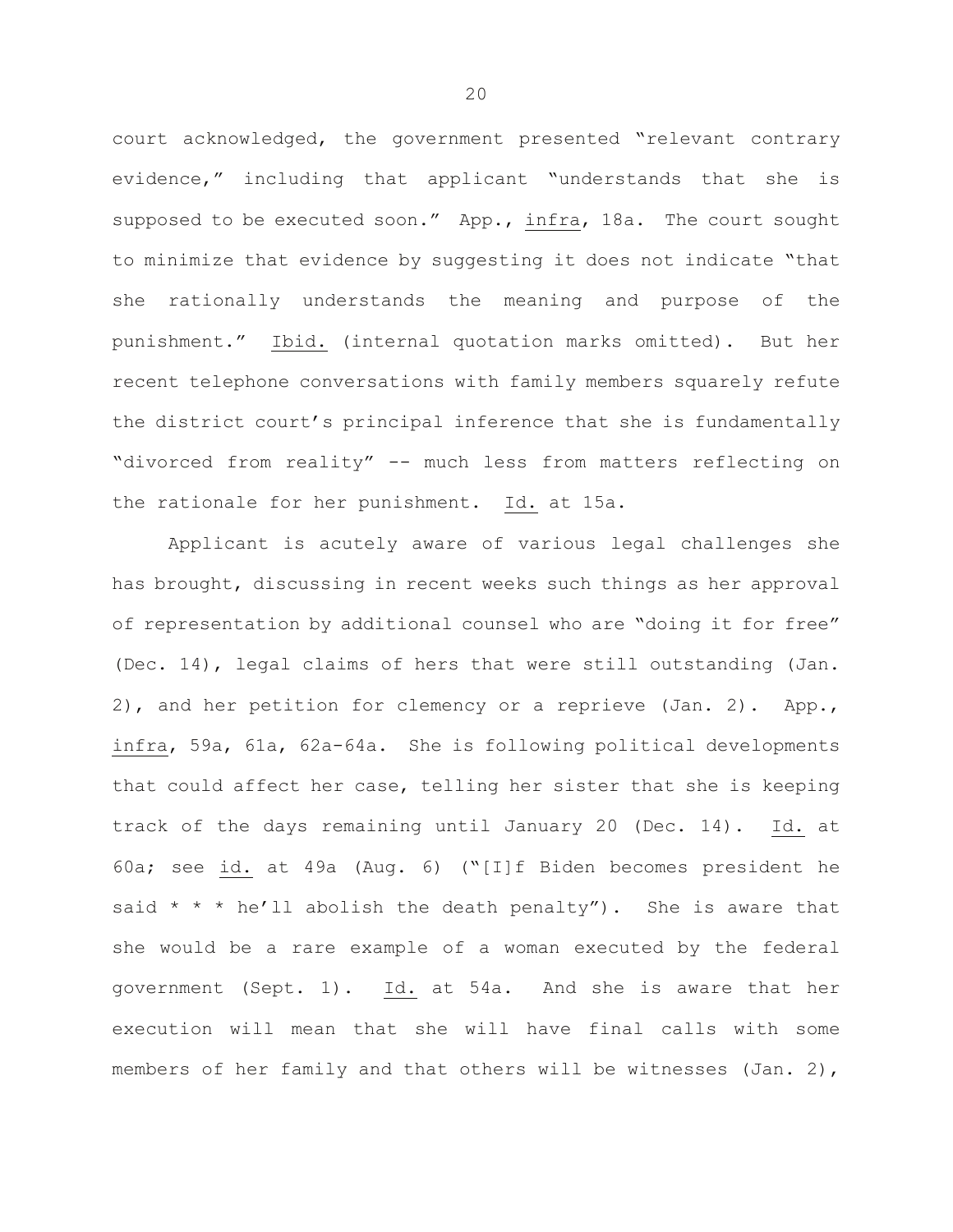and further that she will need to be cremated, which she found "really helpful" to discuss with the prison chaplain (Dec. 14). Id. at 60a, 63a.

Moreover, applicant's telephone calls specifically indicate that she understands that she is being punished for her crime. She understands that she has a criminal "sentence" for "[o]ne big" charge (Aug. 13) and is subject to "the death penalty" (Aug. 6). App., infra, 49a, 50a. She acknowledged it is "true" that she "went off the path for a minute" (Dec. 17). Id. at 61a. She marked the recent anniversaries of her crime and her arrest (Dec. 14, 17). Id. at 60a, 61a. She took comfort from Psalm 107:14, because it says God will burst the bonds of those in "the shadow of death" (Nov. 2). Id. at 55a. And she is aware of the connections between crime and punishment, as she noted that her ex-husband would be "going down for a long time" because of the evidence against him in a new criminal case (Nov. 10). Id. at 56a. Although she further suggested to her daughter that she is less culpable than her ex-husband because she "did not know what [she] was doing" when she committed her crime (Nov. 26), id. at 58a, that defense was discredited at trial. Montgomery, 635 F.3d at 1083-1085.

If anything, the government's evidence about applicant's understanding speaks more directly to the material question under Ford -- whether she understands the rationale for her punishment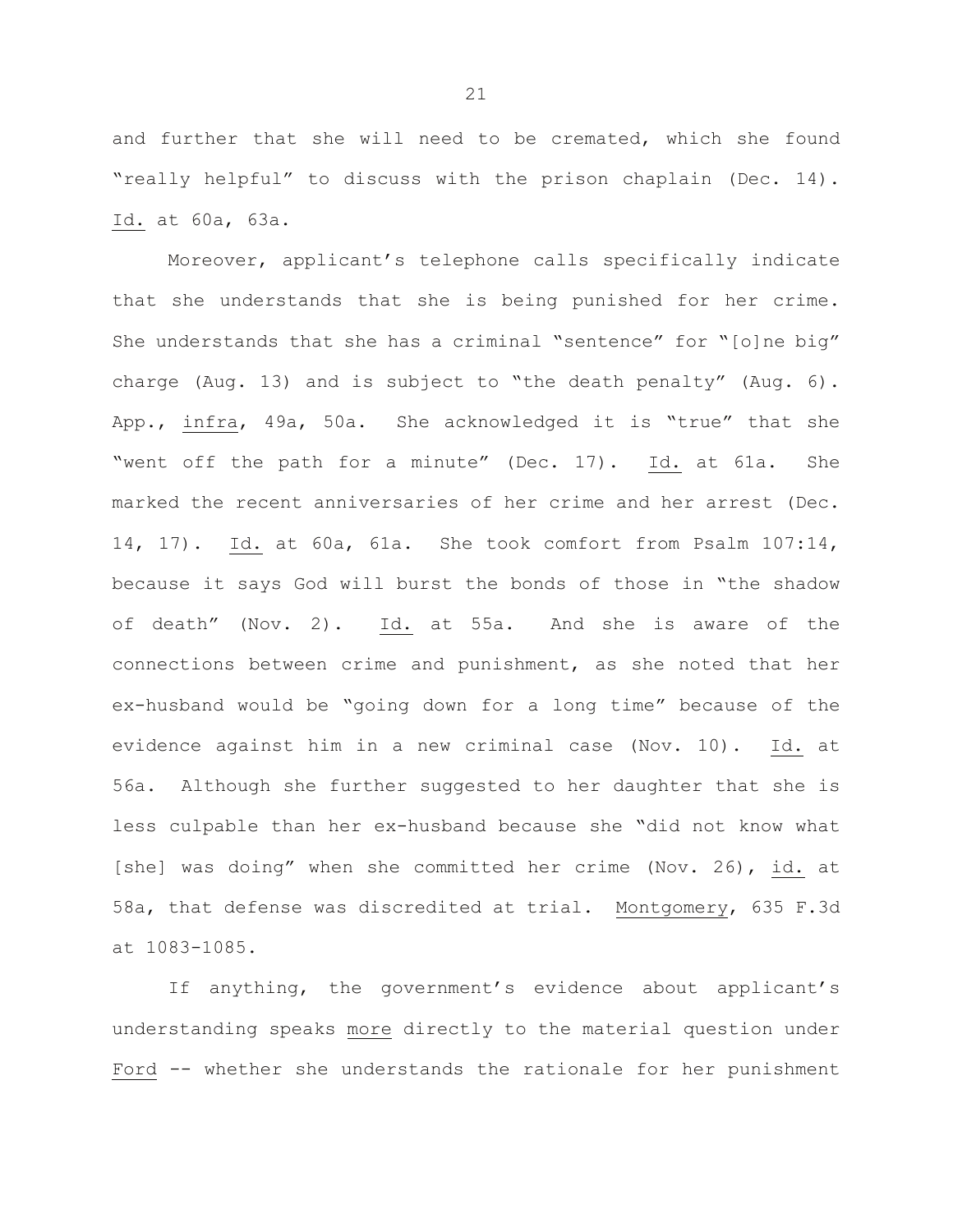-- than does her generic and conclusory evidence about potential dissociative episodes. She clearly does not misunderstand what a death sentence means, nor does she believe that the government is punishing her for a reason unrelated to her crime. And of course, applicant prevented the government (and her own experts) from gathering even more specific evidence about this question by waiting until the last minute to file her claim. Simply put, applicant cannot make a substantial threshold showing of incompetency -- let alone on the eve of a scheduled execution - merely because her lawyers have relayed to her doctors that she claims such things as to be hearing voices.

B. Applicant also asserts (at 14-18) a derivative claim that she has been deprived of due process because her expert witnesses were unable to travel during the COVID-19 pandemic to conduct in-person examinations of her. Having found that applicant is entitled to a hearing, the district court did not address that claim, but it lacks merit.

As an initial matter, applicant misapprehends the applicable due process standard by relying (at 14) on Justice Marshall's plurality opinion in Ford. As the Court later held in Panetti, the controlling opinion in Ford on the issue of procedure is Justice Powell's concurrence, not Justice Marshall's plurality opinion. See Panetti, 551 U.S. at 949 (citing Marks v. United States, 430 U.S 188, 193 (1977)). Justice Powell explained that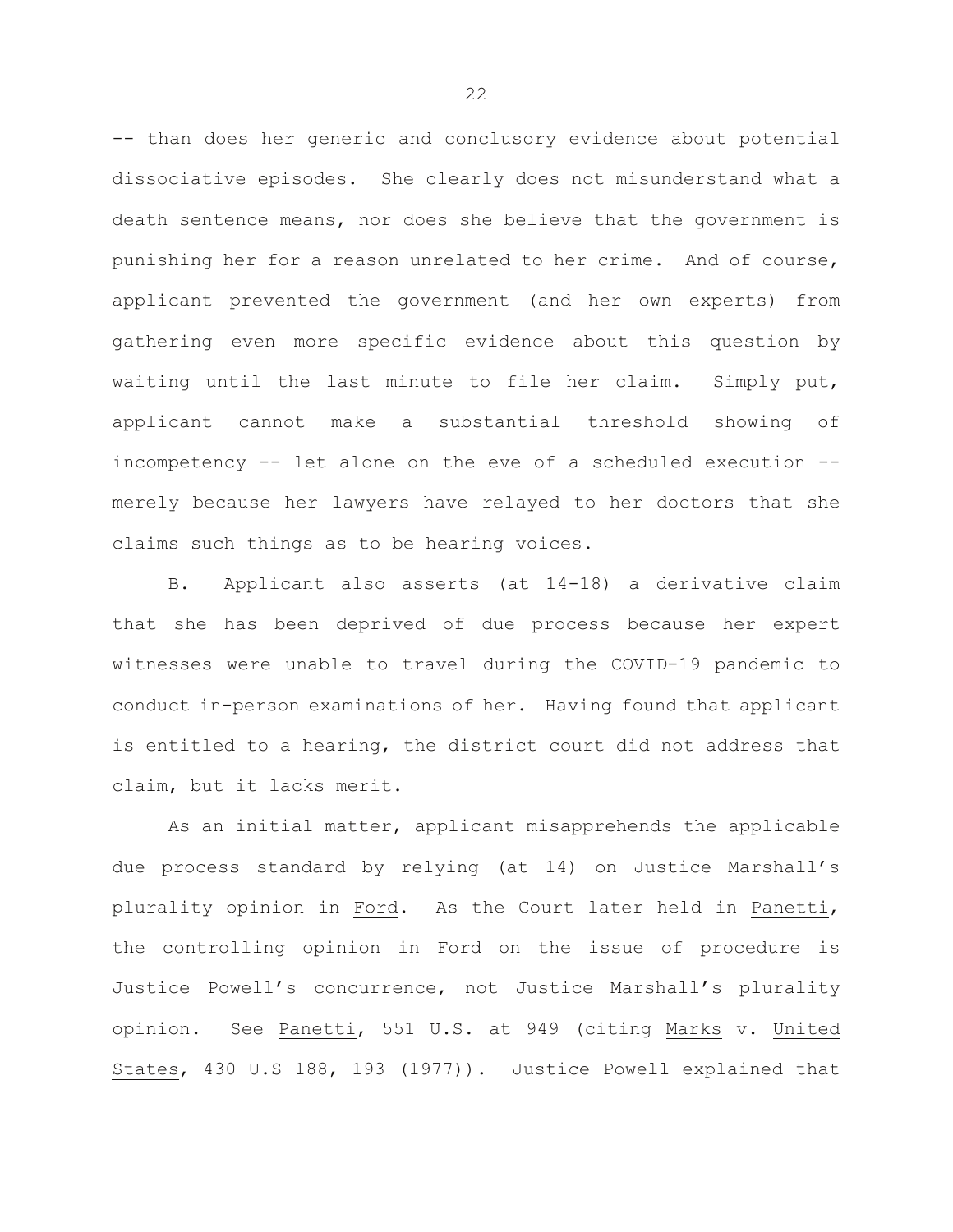he "would not require the kind of full-scale 'sanity trial' that JUSTICE MARSHALL appears to find necessary." Ford, 477 U.S. at 425 (Powell, J., concurring). "Due process is a flexible concept, requiring only such procedural protections as the particular situation demands." Ibid. (internal quotation marks omitted). Under that standard, the government may presume that applicant is competent, and need provide no process until she makes a substantial threshold showing otherwise. Ford, 477 U.S. at 425- 26 (Powell, J., concurring); see also Panetti, 551 U.S. at 949.

In any event, applicant's due process claim fails on its own terms. Under the controlling standard, "[o]nce a prisoner seeking a stay of execution has made 'a substantial threshold showing of insanity,' the protection afforded by procedural due process includes a 'fair hearing' in accord with fundamental fairness." Ibid. She contends (at 15) that "[a]ppointed counsel and their experts [we]re unable to evaluate [her] face-to-face -- without risking their lives." But that allegation fails to show any lack of fundamental fairness in the procedures available for applicant to pursue her Ford claim. Furthermore, as noted above, competency evaluations can and are being conducted by other experts remotely via videoconference, consistent with professional standards. See p. 16 n.1, supra; App., infra, 37a. BOP would have made applicant available for either in-person or remote examinations, but her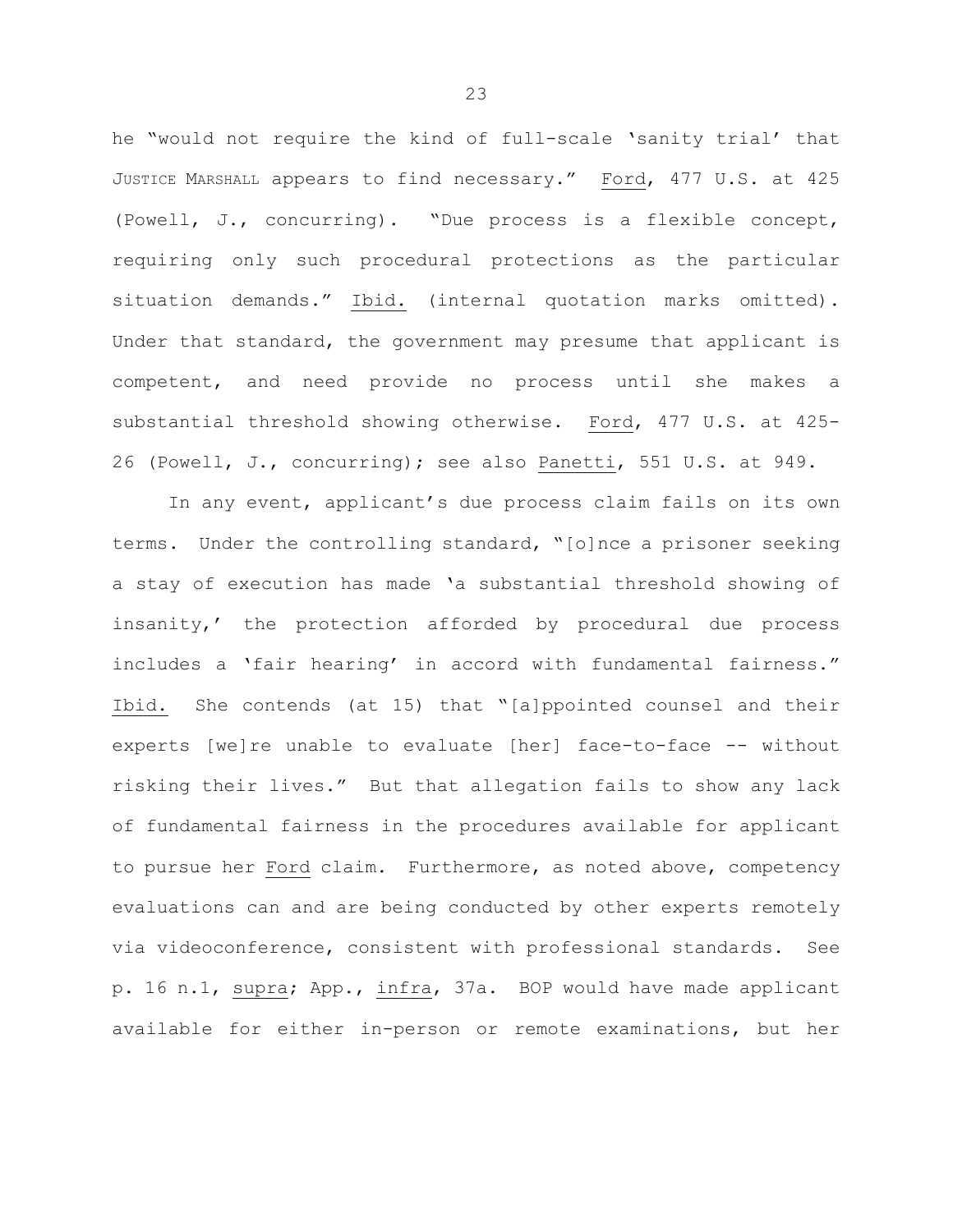experts never sought to conduct either (or find other experts who would). See p. 11, supra.[3](#page-26-0) 

II. THE BALANCE OF THE EQUITIES OVERWHELMINGLY FAVORS PERMITTING APPLICANT'S EXECUTION TO PROCEED

The balance of the equities weighs strongly in favor of permitting applicant's lawful execution to proceed as scheduled. First and foremost, applicant has not overcome the "strong equitable presumption" against granting a stay in response to her last-minute claim. Bucklew v. Precythe, 139 S. Ct. 1112, 1134 n.5 (2019) (internal quotation marks omitted). This Court has repeatedly emphasized that the public has a "powerful and legitimate interest in punishing the guilty," Calderon v. Thompson, 523 U.S. 538, 556 (1998) (citation omitted), and that "[b]oth the [government] and the victims of crime have an important interest in the timely enforcement of a [death] sentence," Bucklew, 139 S. Ct. at 1133 (internal quotation marks omitted). "Only with an assurance of real finality can the [government] execute its moral judgment in a case," and "[o]nly with real finality can the victims of crime move forward knowing the moral judgment will be carried out." Calderon, 523 U.S. at 556. "The proper role of courts is" thus to ensure that challenges to the execution of

Ĩ.

<span id="page-26-0"></span><sup>3</sup> To the extent that applicant relies (at 16-17) on statistics about COVID-19 cases at Terre Haute, that information is irrelevant to the risks that would have been involved in meeting her at any point during the last several months, since she was not transferred to that facility until yesterday.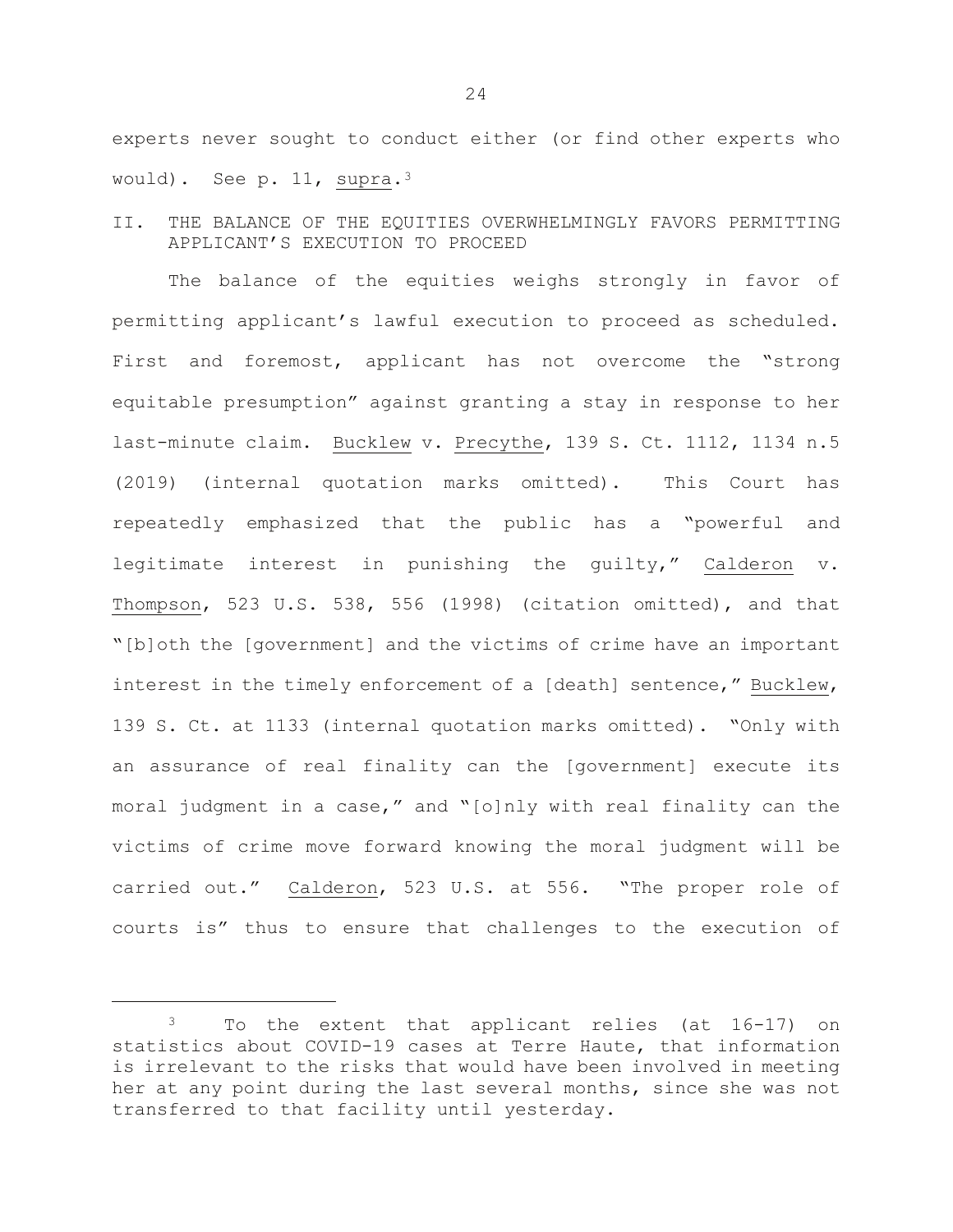"lawfully issued sentences are resolved fairly and expeditiously," and to "police carefully against attempts to use such challenges as tools to interpose unjustified delay." Bucklew, 139 S. Ct. at 1134. Federal courts "can and should" reject "dilatory or speculative suits," Hill v. McDonough, 547 U.S. 573, 585 (2006), and ensure that "[l]ast-minute stays should be the extreme exception, not the norm," Bucklew, 139 S. Ct. at 1134.

Those principles apply equally to claims that may first arise as an execution nears. In Dunn v. Ray, 139 S. Ct. 661 (2019), for example, the Court vacated a stay because the death-row inmate waited until ten days before his execution date to challenge a restriction on having a spiritual advisor in the execution chamber itself, even though the date of the execution had been set nearly three months earlier. See Bucklew, 139 S. Ct. at 1134 n.5. And the Sixth Circuit has vacated a district court's stay when an inmate first raised his Ford claim eight days in advance of his execution -- four days sooner than applicant brought hers. See Bedford v. Bobby, 645 F.3d 372, 376-377 (2011).

As explained above, applicant was first notified of her impending execution date nearly three months ago. And the current execution date of January 12, 2021, was established on November 23, 2020, after the first date was delayed to permit her counsel additional time to file a clemency application on her behalf. Yet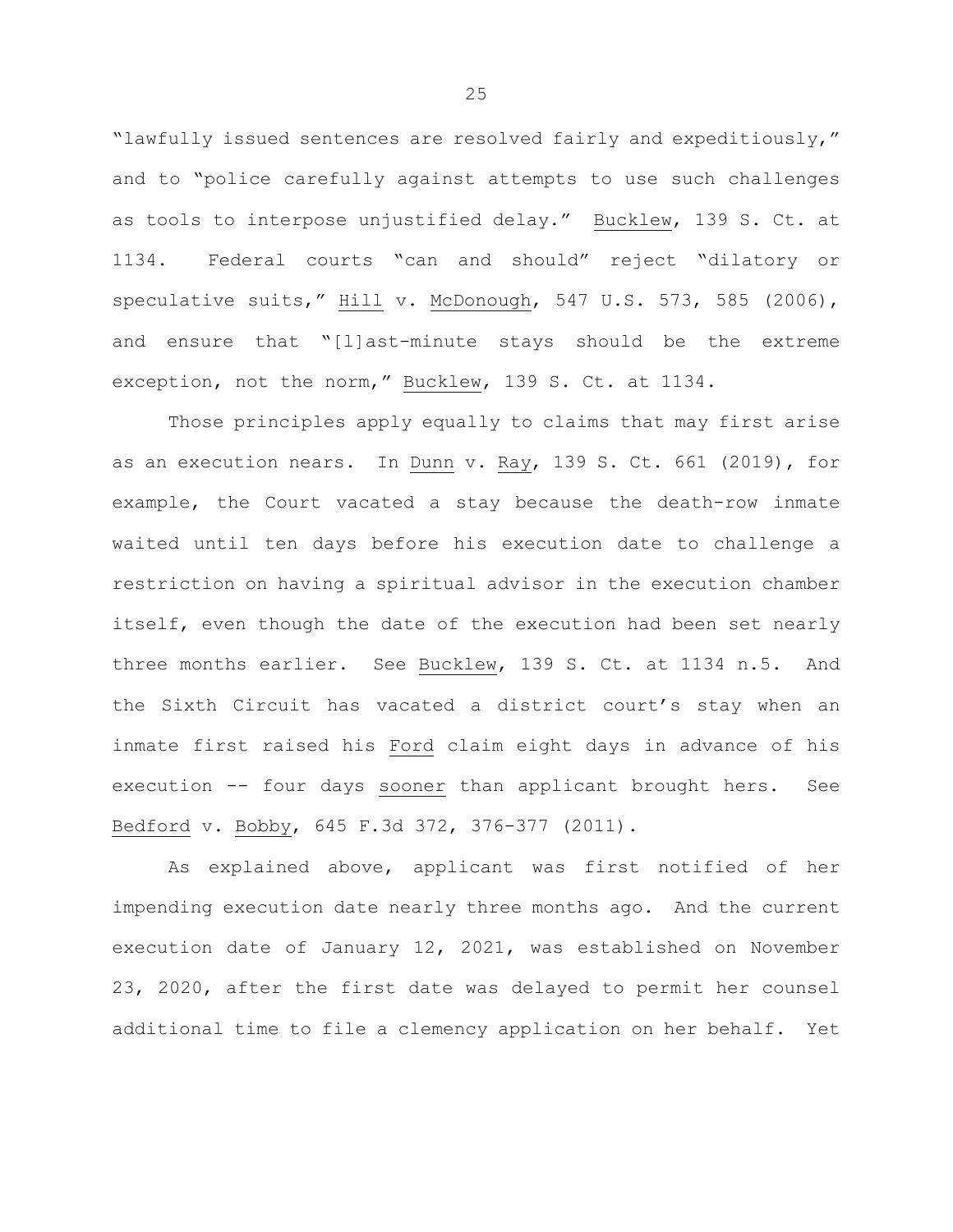applicant inexplicably waited until the Friday evening before her Tuesday execution to file her petition.

Applicant has advanced no reason why she could not have filed her claims several weeks ago, when she was raising various other claims in other courts. She simply asserts (at 12-13) that she could not have brought her claim "much earlier" because "an individual could decompensate into Ford incompetence at any time before a scheduled execution." But she points to no evidence indicating that her condition materially changed only in the last several days. The record shows that applicant had long planned to bring a Ford claim. On November 13, 2020, government officials offered to "aid with ensuring a prompt and orderly adjudication" of such a claim. D. Ct. Doc. 13-7, at 2. Rather than agree to an orderly resolution (or respond at all to that offer), applicant lay in wait for nearly two more months before filing her habeas petition.

While purporting to be "mindful about the possibility of strategic litigation," App., infra, 20a, the district court manufactured a reason for applicant's delay. In her habeas petition, applicant asserts that individuals "can be at risk of deteriorations in their mental states" as an execution nears. D. Ct. Doc. 11, at 85 (emphasis added). The district court speculated that applicant's condition may actually have deteriorated when, on January 1, 2021, the D.C. Circuit reversed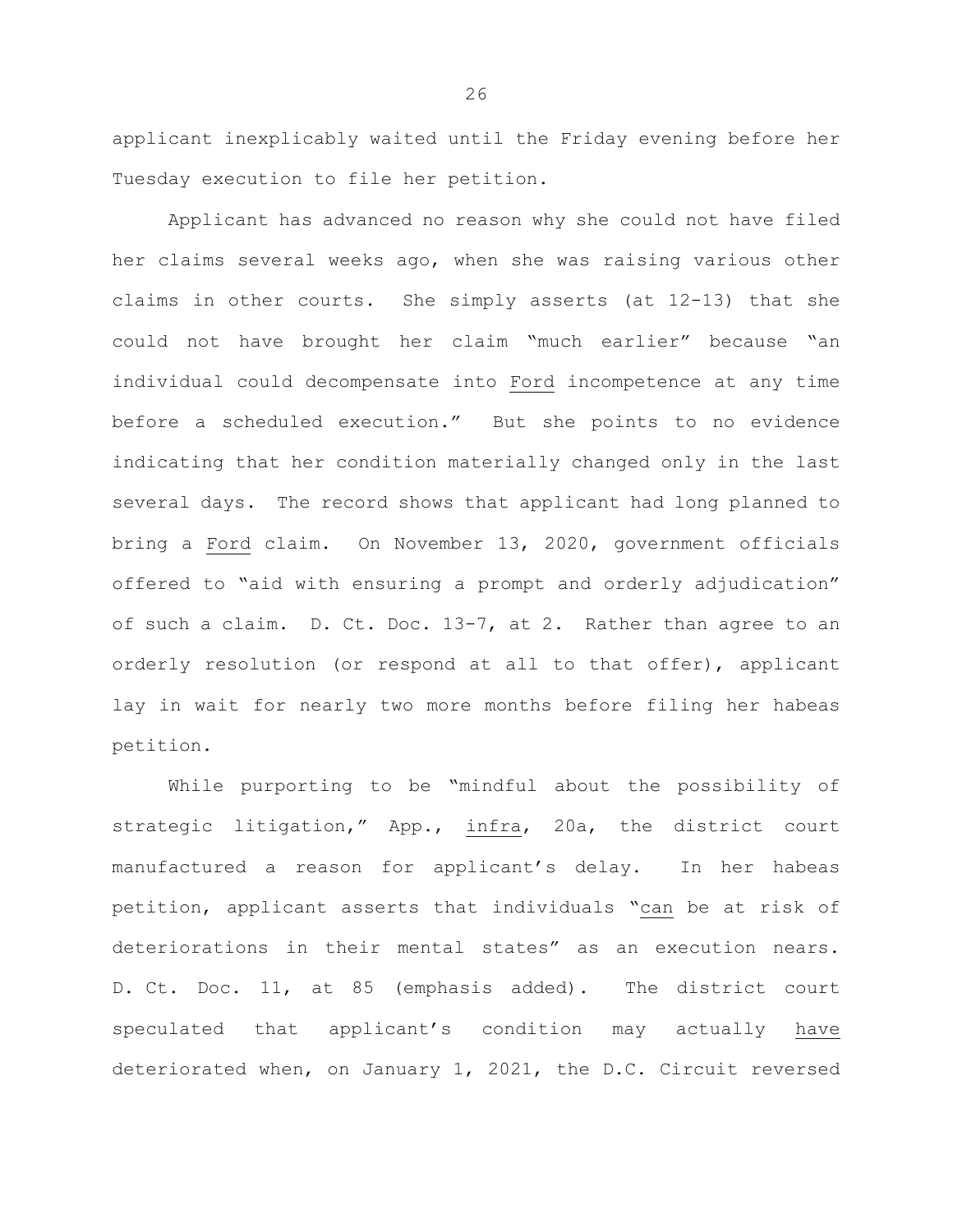another stay of execution and her January 12 execution date became "relatively set in stone." App, infra, 20a. But nothing in applicant's petition or evidence supports that speculation.

To the contrary, the overwhelming majority of the proffered evidence is from her 2008 trial and her 2012 post-conviction litigation. See, e.g., D. Ct. Doc. 11, at 15 (trial testimony); id. at 21, 24, 43, 51, 63 (post-conviction testimony). And the three recent affidavits, on which the district court relied, themselves heavily depend on the same outdated information and provide no indication that applicant has undergone any change in the last several days that might justify the eleventh-hour claim. See, e.g., App., infra, 33a (claiming that applicant's "context changed dramatically" when the execution date was initially set in October); cf. id. at 23a (noting that her attorneys have not visited applicant since November).[4](#page-29-0)

Had applicant timely filed her Ford claim, the parties could already have developed the facts and the district court would have had the opportunity to determine applicant's competency on a full,

Ĩ.

<span id="page-29-0"></span>The district court found it "worth noting" that two of applicant's attorneys previously experienced serious COVID-19 symptoms. App., infra, 20a. But applicant is represented by many more attorneys who have continued to litigate zealously on her behalf, and "courts across the country have declined to delay executions for pandemic-related reasons." Hall v. Barr, No. 20 cv-3184-TSC, 2020 WL 6743080, at \*5 (D.D.C. Nov. 16, 2020) (citing examples), aff'd, 830 Fed. Appx. 8 (D.C. Cir. Nov. 19, 2020), stay and petition for certiorari denied, Nos. 20-688 and 20A100, 2020 WL 6798776 (U.S. Nov. 19, 2020).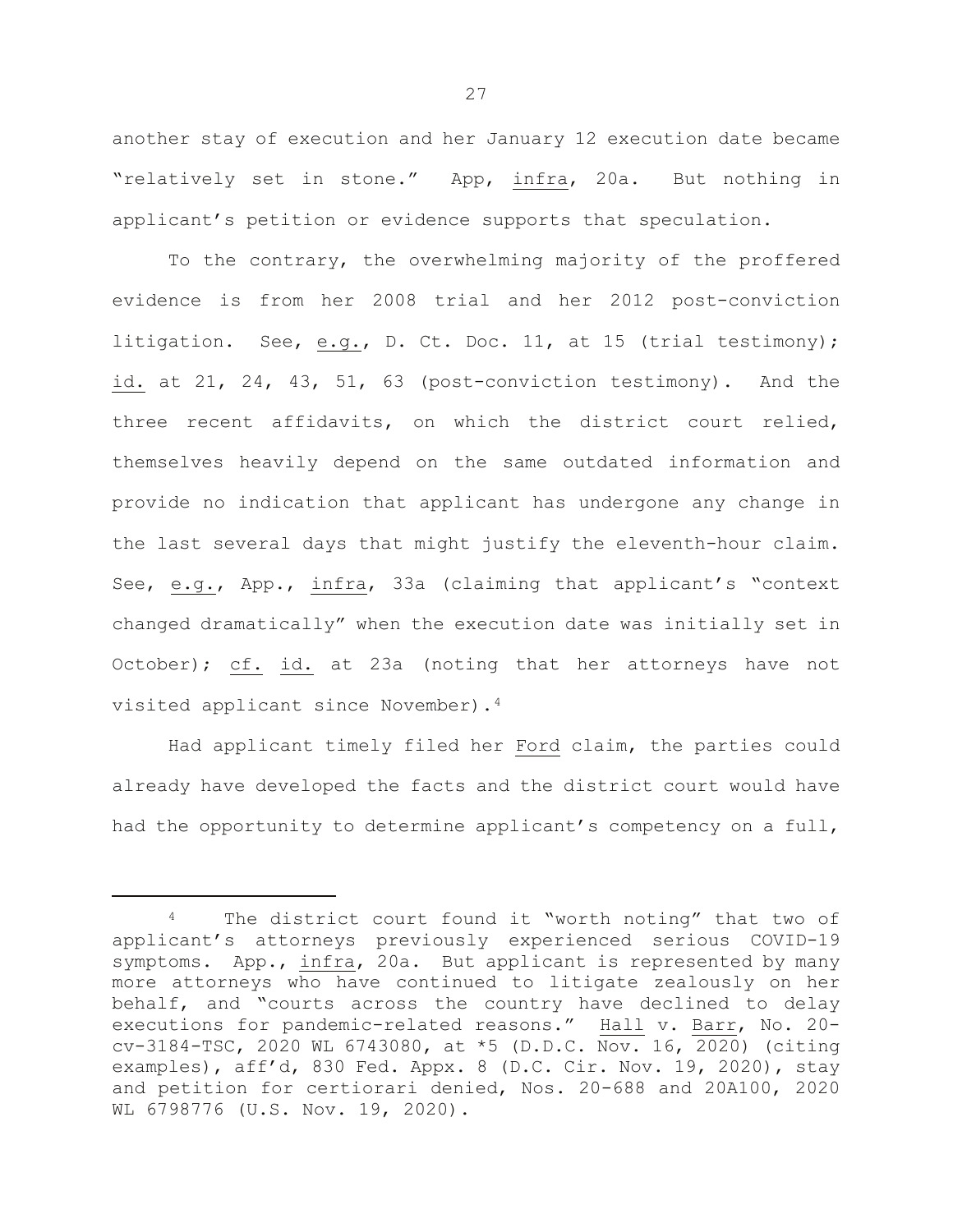adversarial record and without a stay. Instead, she forced the district court, the court of appeals, and this Court either (1) to deny (or vacate) a stay, and thus effectively the claim, without the possibility of any meaningful factual development or (2) to grant (or affirm) a stay and delay the execution of a lawful sentence based solely on allegations and expert declarations that rely on unreliable hearsay that cannot be tested.

The district court chose the latter course, concluding that neither the "possibility" of strategic litigation nor delay outweighs "the need for a stay" when "counsel has made a threshold showing" of incompetence. App., infra, 20a. But there is no exception to equitable principles for last-minute Ford claims. And had applicant's counsel truly believed in the strength of their threshold showing, they would have brought this claim when there was still time for full adversarial testing. Their failure to do so speaks volumes.

On the other side of the balance, the public's "interests have been frustrated in this case." Bucklew, 139 S. Ct. at 1133. Applicant committed her crime more than 16 years ago, and has exhausted all permissible opportunities for further review of her conviction and sentence. Nevertheless, her execution has already been delayed once by a district court based on a (legally baseless) claim that two of her attorneys were temporarily unavailable to work on a clemency petition, and she now seeks still further delay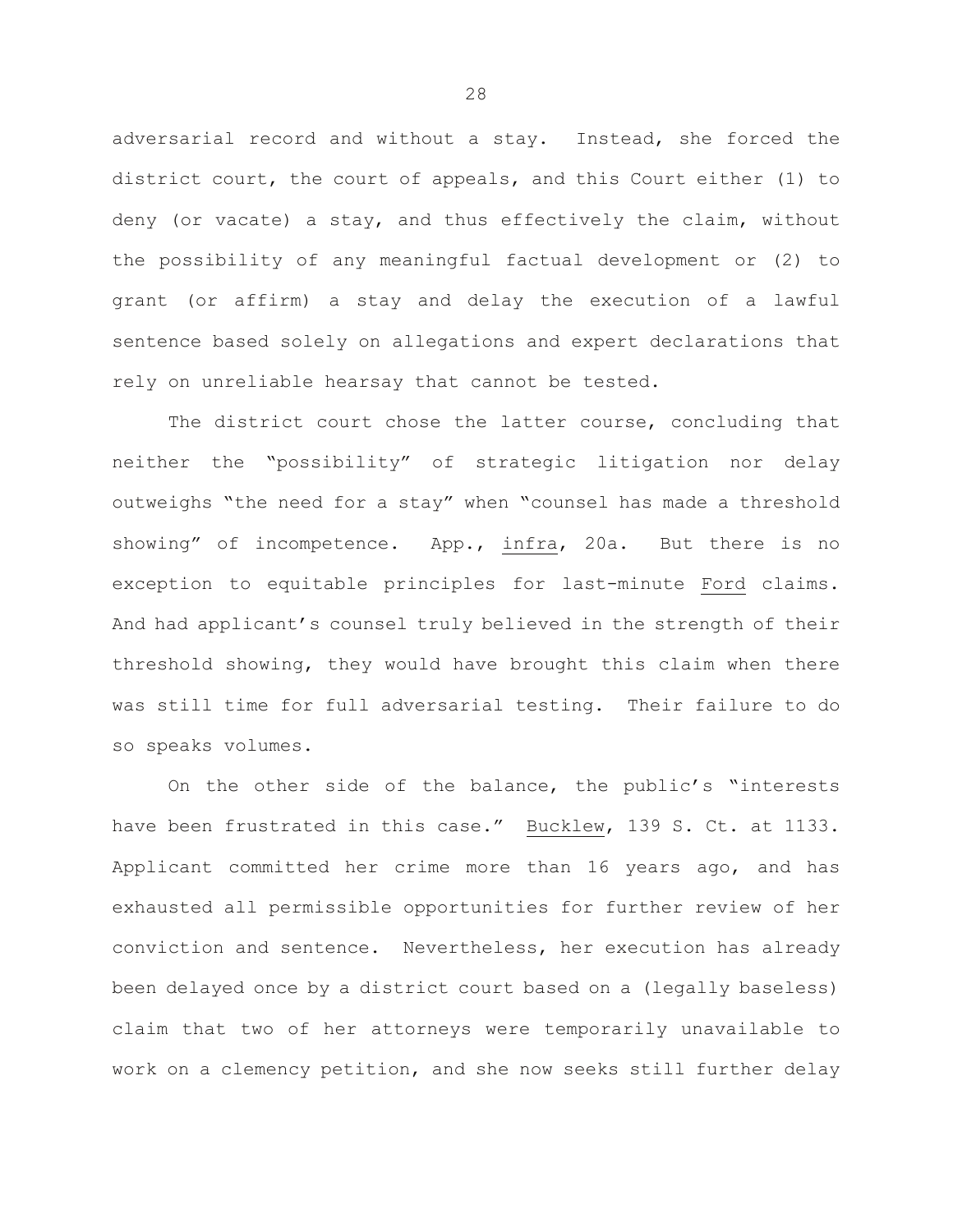for a competency hearing that should have and could have been held, if at all, months or weeks ago.

Nor is the harm to the government and the public mitigated in a meaningful way by the fact that applicant's legal claim may only entitle her to a limited period of delay. Cf. Barr v. Hall, No. 20A102, 2020 WL 6797719, at \*1 (U.S. Nov. 19, 2020) (vacating brief stay designed to permit additional findings). Even minor delays can inflict serious psychological harms on the families of victims -- including the family members in this case who are already waiting in Terre Haute to witness the execution.<sup>[5](#page-31-0)</sup> Delay also amplifies the substantial logistical challenges that inhere in any execution, even absent last-minute injunctive relief. Matters are only made worse by the district court's vague promise to set a time for the competency hearing "in due course." App., infra, 21a.

The balance of equities does not support relief. Applicant committed one of the most horrific crimes imaginable: strangling a pregnant mother to death and cutting her premature baby out of her stomach to kidnap the child. Applicant does not challenge her conviction for the kidnapping and murder she committed "in an especially heinous or depraved manner," United States v.

Ĩ.

<span id="page-31-0"></span><sup>5</sup> See also Alan Van Zandt, "People Gather in Skidmore to Remember Bobbie Jo Stinnett," KQ2.com (Dec. 9, 2020), https:// www.kq2.com/content/news/People-in-Skidmore-gather-to-remember-Bobbie-Jo-Stinnett-573340761.html (noting candlelight vigil for applicant's victim on original execution date).